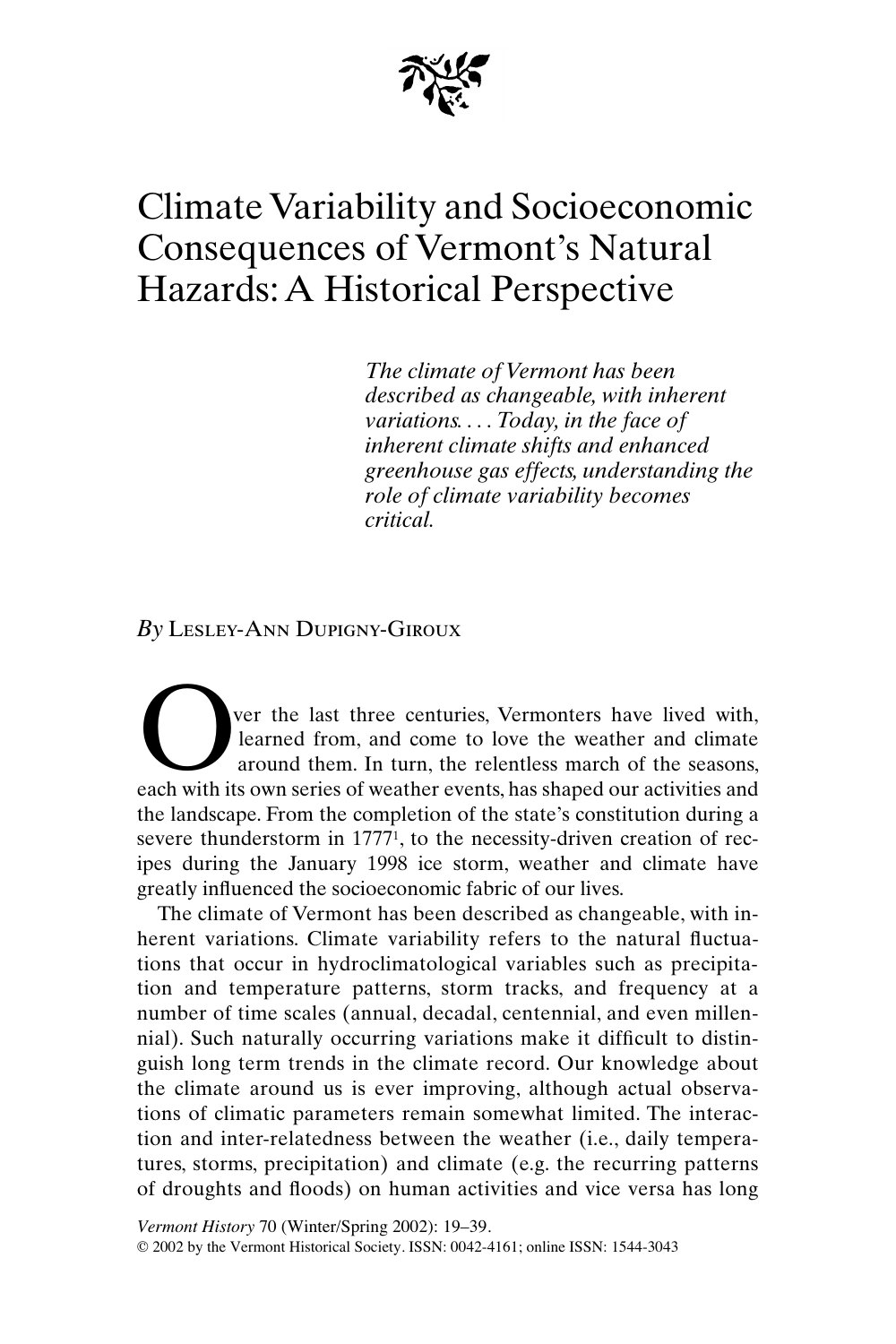been documented in Vermont. Samuel Williams first published *The Natural and Civil History of Vermont* in 1794, followed by Zadock Thompson's *Natural History of Vermont* in 1853, and *Lectures on Milk, Fertilization, Birds, Insects, Forestry, How to Foretell Storms, etc.* by Dr. Hiram A. Cutting in 1884. In the twentieth century, numerous accounts by naturalists, meteorologists, and climatologists, including F. E. Hartwell (1922), Arthur Stone (1929) and David Ludlum (1985) have greatly enriched our understanding of the complexities of the state's weather and climate.2

These complexities are highlighted by considering some well-known facets of life in Vermont. In general, Vermont enjoys equally distributed precipitation due to the convergence of storm tracks in New England originating in the northwest, west, and Gulf of Mexico. This implies that the cloud shield affects much of the region, making it one of the cloudiest places in the U.S. Two well-known climate singularities observed in Vermont include the January thaw and Indian summer. A climate singularity refers to a meteorological event that tends to occur on or around a well-defined date. Meteorologists now believe the January thaw occurs around the twenty-first of January. When F. E. Hartwell wrote his article about Vermont's weather for *The Vermonter* in 1922, the mild period could occur at any time from the final week in December to the middle of February. Then, as now, thaws have been known to remove all of the snow cover from the Lake Champlain valley, but do not tend to occur during severe winters.3 Recently, pronounced thaws were observed in 1995 and 1996.

Today, in the face of natural climate shifts and enhanced greenhouse gas effects, understanding the role played by climate variability becomes critical. Changes in climate regimes could have adverse impacts on tourism, forestry, and water resources in Vermont. In particular, there is growing concern about the ability of farmers to adapt to increasing climate variability. In quantifying the impact of climate variability, individual events, and weather extremes on the state's economic activities over the past century-and-a-half, this account differs from earlier accounts in its focus on natural hazards. Severe weather, droughts, and flooding are all examples of naturally occurring phenomena that pose hazards or risks to human beings. It is the intersection between exposure to the risk by vulnerable populations that leads to a natural disaster. This emphasis on hydroclimatic hazards (and not geologic ones) will augment David Ludlum's synopsis of Vermont's weather<sup>4</sup> by highlighting the temporal and spatial underpinnings of climatic phenomena that have helped to shape Vermont's society and economy during the recent past.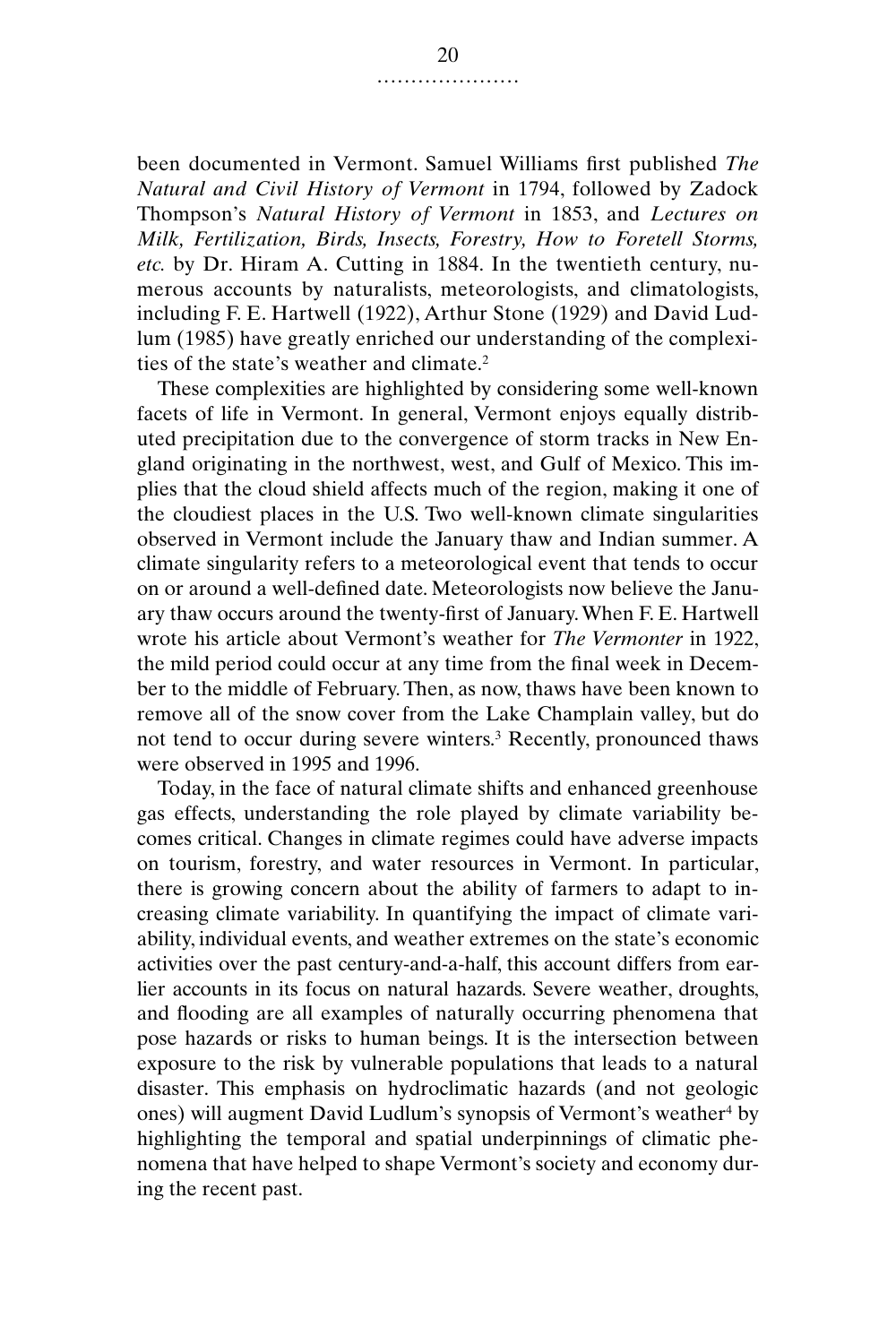### Hazards in Vermont

Vermont is susceptible to a number of hydrometeorologic natural hazards ranging from temperature extremes, drought, flooding, flash flooding, tornadoes, and damaging winds, to severe thunderstorms, winter storms, and forest fires. Many of these phenomena are either made up of several hazards or are associated with additional ones. For example, lightning and hail often accompany severe thunderstorms. Winter storms can include snowstorms, blizzards, and icing events.

Every hazard has seasonal characteristics. For example, winter and spring flooding can result from ice jams or sudden thaws, whereas during the fall, tropical cyclone remnants can bring copious amounts of precipitation. Each hydroclimatic hazard also tends to occur in temporal cycles, and thus, some have been more frequently observed during some decades but not others. When this cyclical nature of extreme weather events is considered in conjunction with evolving patterns of population growth, land use practices, and economic development, we observe varying impacts on life, limb, and property over the course of Vermont's history.

#### Flooding, with Special Reference to Tropical Cyclones

One of the most pervasive hazards that impinges upon and marks the Vermont landscape is flooding. Flooding can be categorized as one of two types: flash flooding, which has a rapid onset of six hours or less from the time of the initiating event; and flooding that has a more gradual onset. Rarely does a year elapse without a flooding event of a significant magnitude being reported in at least one of Vermont's fourteen counties or perhaps statewide, making this the number-one hazard across the state. Between 1955 and 1999, floods accounted for \$16.97 million in damage annually.<sup>5</sup> In recent decades, 1973 (\$422 million) and 1984 (\$115 million) stand out as notable for extreme amounts of flood damage.

The causal factors that lead to flooding are strongly seasonal in nature and include the arrival of consecutive large storms, snowmelt, ice jams, rain on frozen ground, wet antecedent soil conditions, and the passage of tropical storms or hurricane remnants. In the case of rain on frozen ground, downward percolation is inhibited, leading to surface runoff, as occurred during the ice storm of January 1998. Runoff due to lack of infiltration also occurs when the ground is already saturated from previous precipitation or a rising water table.

Large precipitation totals can be associated with a number of factors, including frontal systems. In Vermont, the combination between frontal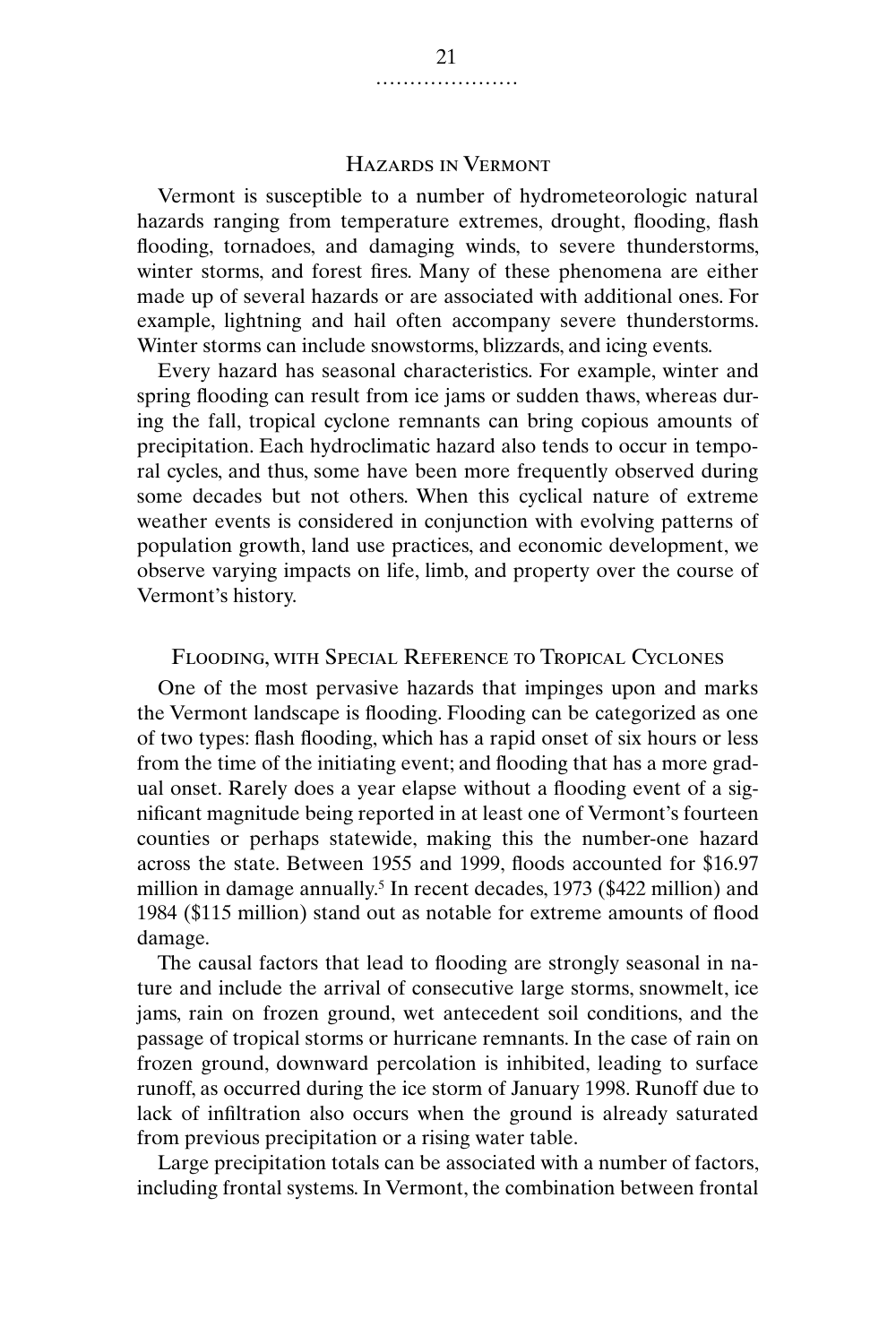characteristics (such as orientation and speed) and complex topographic barriers such as the Green Mountains and Taconics produces enhanced precipitation totals (also known as the orographic effect). The Montgomery flood of July 15, 1997 is a good example of orographic enhancement of the effects of a backdoor cold front (that moved from east to west) interacting with tropical moisture that was guided around the northern spine of the Green Mountains by the upper level (jet stream) flow. In the towns of Montgomery, Montgomery Center, Lowell, and Wolcott at least 6 inches of rain fell in less than six hours. Roads and bridges were washed out and homes were swept away. Along the Missisquoi River, North Troy recorded a new record peak flow value that exceeded the 100-year recurrence interval. The 1997 flooding at Montgomery points to another Vermont characteristic: repeat occurrences of certain types of hazards. Prior to 1997, the Montgomery/Jay Peak area was also affected in June 1993, while the Lamoille River in the adjacent watershed overflowed in August 1995. Repeat flooding was also observed in Underhill in 1998 and 2000.

Ice jams can occur during winter or spring and cause water accumulations that produce flooding upstream. If the ice jam breaks free, then downstream flooding occurs, as was the case in Montpelier on March 11, 1992. As the floodwaters rose to seven feet in the business district, 400 families and major businesses were affected. Montpelier is particularly prone to flooding given its location in the Winooski River valley just upstream from the confluence with the Dog River. Throughout its history, the capital city has been the site of flood damage, including extraordinary freshets (defined by the *Glossary of Meteorology* to encompass flooding due to either rain or melting snow) in July 1811 and July 1830. The floods of July 1859 and October 1869 produced heavy losses and claimed several lives. Early residents of Montpelier used the high water marks left on trees by the freshets as reminders against building too close to the water's edge.6

About a century-and-a-half ago, Zadock Thompson noted that "very little damage is ever done by hurricanes or hail. The crops oftener suffer from an excess, than from a deficiency of moisture, though seldom from either."7 By the early twentieth century, however, the arrival of tropical cyclone remnants had become a double-edged sword. The precipitation accompanying these systems often has helped to reverse or end an existing drought. This happened in August 1988 with the arrival of Tropical Storm Chantal, again in October 1995 with Hurricane Opal, and most recently with Hurricane Dennis and Tropical Storm Floyd in 1999.

The opposite of this beneficial addition of moisture occurs when, in-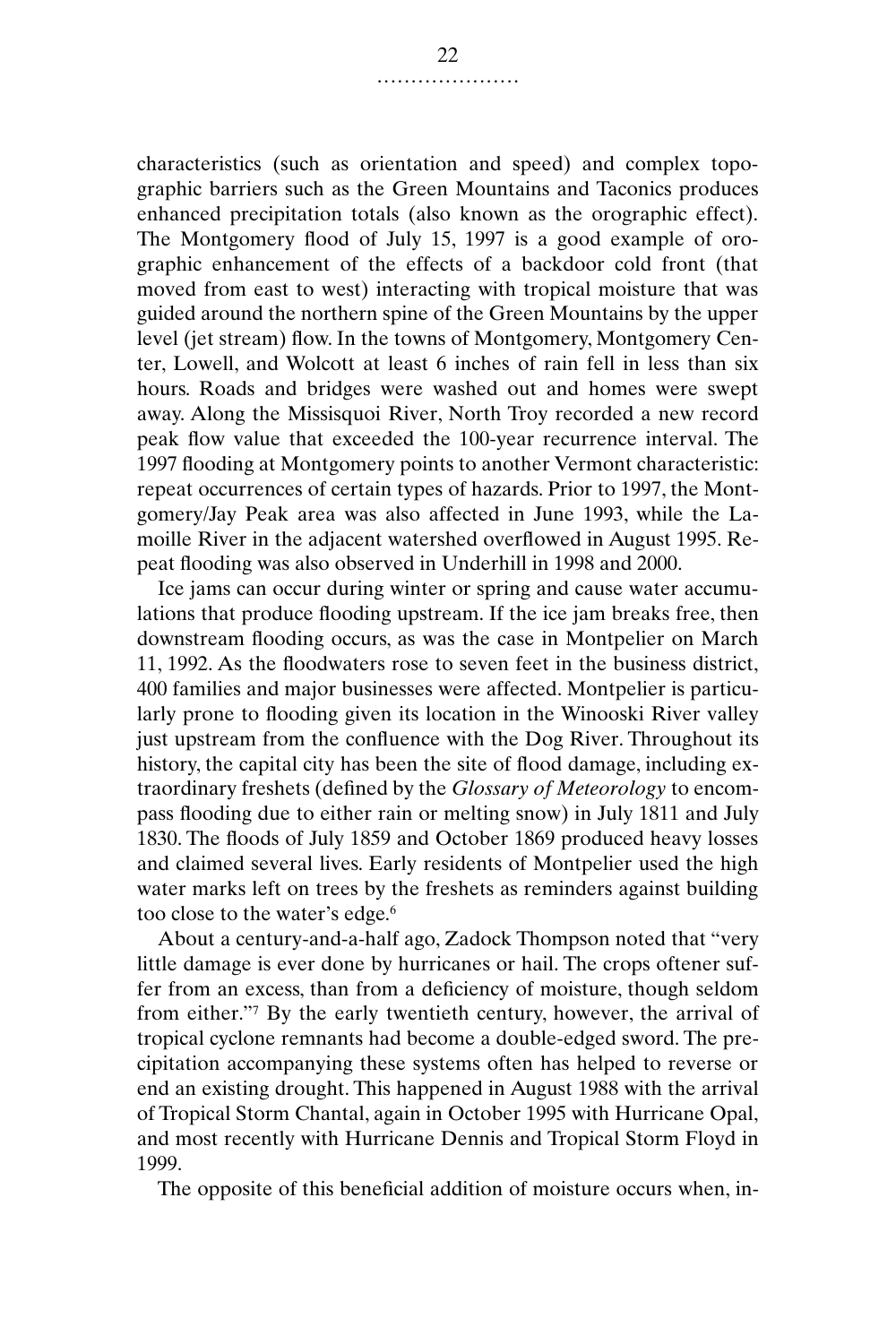stead of being parched dry, the landscape is already moist to saturated as a result of previous rainfall. Under these conditions, tropical remnants have produced widespread, and at times, catastrophic flooding. For example, the Great Flood of 1927 resulted from record rainfall totals produced by tropical storm remnants on November 3, following October precipitation totals that were already 50 percent above normal. As this decaying storm tracked directly along the spine of the Green Mountains, streams rose so rapidly that there was little time for warning. The Winooski River rose 40–45 feet above its normal level, causing land and settlement along the river to bear the brunt of the estimated \$30 million in economic losses. The 1927 flood was greater than the 100 year flood on many rivers and remains today as the flood of record at many gauging stations. Eighty-four of the eighty-five fatalities during this New England-wide flood occurred in Vermont. In addition, thousands of dairy cows and other farm animals drowned. Rich topsoil on farmland either washed away or got buried under infertile silt, such that no crops could be produced for many years.8 Montpelier remained isolated for days and Waterbury for weeks. The flood disrupted communications across the state and with the outside world, producing a "black triangle."

One positive highlight of the 1927 flood was the survival of the Chittenden Dam near Rutland, which did not overflow, despite the copious precipitation. Although some dams washed away in other parts of the state, the ones that did not (e.g. the Deerfield River) pointed to the usefulness of such structures as flood control measures. In 1929, the *Report of Advisory Committee of Engineers on Flood Control* recommended that "the only feasible method of diminishing flood flows in Vermont consists in constructing reservoirs for power use."9 The resulting flood control plans took advantage of New Deal programs such as the Civilian Conservation Corps (CCC).10 Today, attention has shifted to the wise use of floodplains as a prevention strategy, including buy-outs, improving municipal transportation infrastructure, and building flood resistant structures.<sup>11</sup>

The Great New England hurricane of 1938 (ranked category 3 on the Saffir-Simpson scale for hurricane intensity) arrived on September 21, following significant rainfall a few days earlier between September 12 and 20. Between September 17 and 20 alone, over 6 inches of rain fell, only to be followed by similar amounts during the hurricane itself. On some rivers (e.g., Black, Williams, Saxtons, West), peak flows exceeded both the 1927 and 1936 floods. Winds wrapped around the central low pressure to arrive from the northeast bringing salt-laden seawater and seabirds including puffins and albatrosses, which were left floundering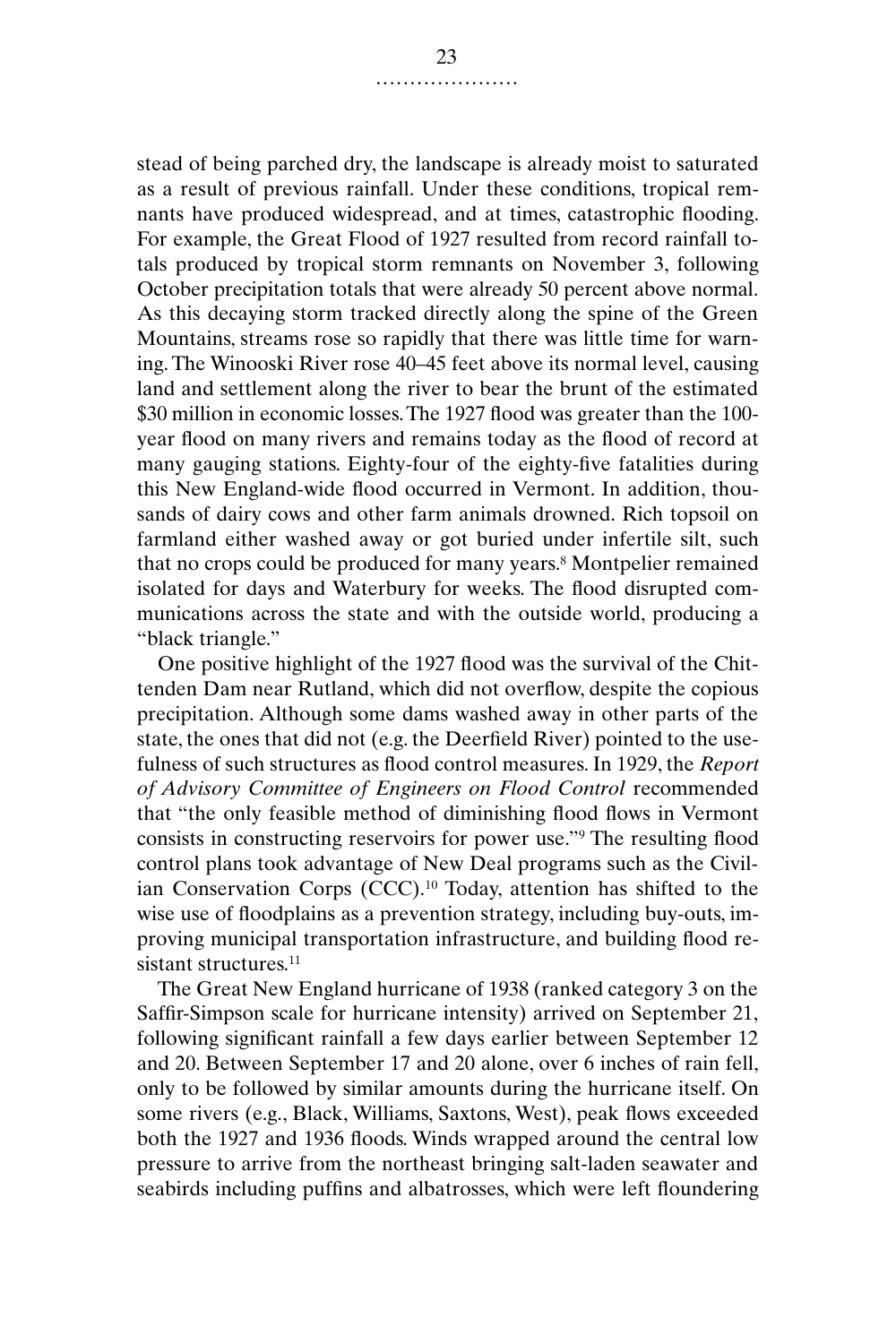in fields and swamps across Vermont in the aftermath.12 The state reported almost \$4.4 million in highway and bridge damage, especially in the areas around Brattleboro, Ludlow, Woodstock, Middlebury, and Rutland. Farm losses from the wind and water stood at \$7.6 million, while tremendous wind speeds led to the loss of about half of the state's sugar maples. The havoc wreaked by hurricane-related winds was repeated most recently with the arrival of Tropical Storm Floyd on September 15–17, 1999. After surviving moderate losses (\$1 million) as a result of the 1998–1999 drought, the apple industry suffered approximately \$3 million in damages in the wake of this storm.<sup>13</sup>

Tropical cyclone remnants need not produce the catastrophic flooding of November 1927 or September 1938. Throughout the twentieth century, other cyclones have produced flooding of varying magnitudes and extents, as well as wind-related damage. Table 1 lists the tropical cyclones or their remnants that moved directly over Vermont. It should be noted that, in addition to these landfalling storm systems, the rainbands associated with the outer fringes of a decaying tropical cyclone can also produce significant damage. The 1938 hurricane was notable in that it followed a track very similar to the famous 1815 hurricane. The 1950s was a particularly active decade for hurricane activity. Of note

| Name                        | Year | Month, Day      |
|-----------------------------|------|-----------------|
|                             | 1927 | November 3      |
| <b>Great New England</b>    | 1938 | September 21    |
| #2                          | 1949 | August 29-30    |
| Hurricane Baker             | 1952 | September 1-2   |
| Hurricane Carol             | 1954 | August 31       |
| Tropical Storm Brenda       | 1960 | July 30         |
| Hurricane Donna             | 1960 | September 12    |
| <b>Tropical Storm Doria</b> | 1971 | August 28       |
| Hurricane Belle             | 1976 | August 9–10     |
| Hurricane David             | 1979 | September 6–7   |
| Hurricane Frederic          | 1979 | September 14    |
| Hurricane Gloria            | 1985 | September 27    |
| <b>Tropical Storm Chris</b> | 1988 | August 29       |
| Hurricane Hugo              | 1989 | September 22-23 |
| Hurricane Bob               | 1991 | August 19       |
| Hurricane Opal              | 1995 | October 5–6     |
| Hurricane Bertha            | 1996 | July 13         |
| Hurricane Fran              | 1996 | September 8–9   |

TABLE 1 Tropical Remnants that Made Landfall In/Proximate to Vermont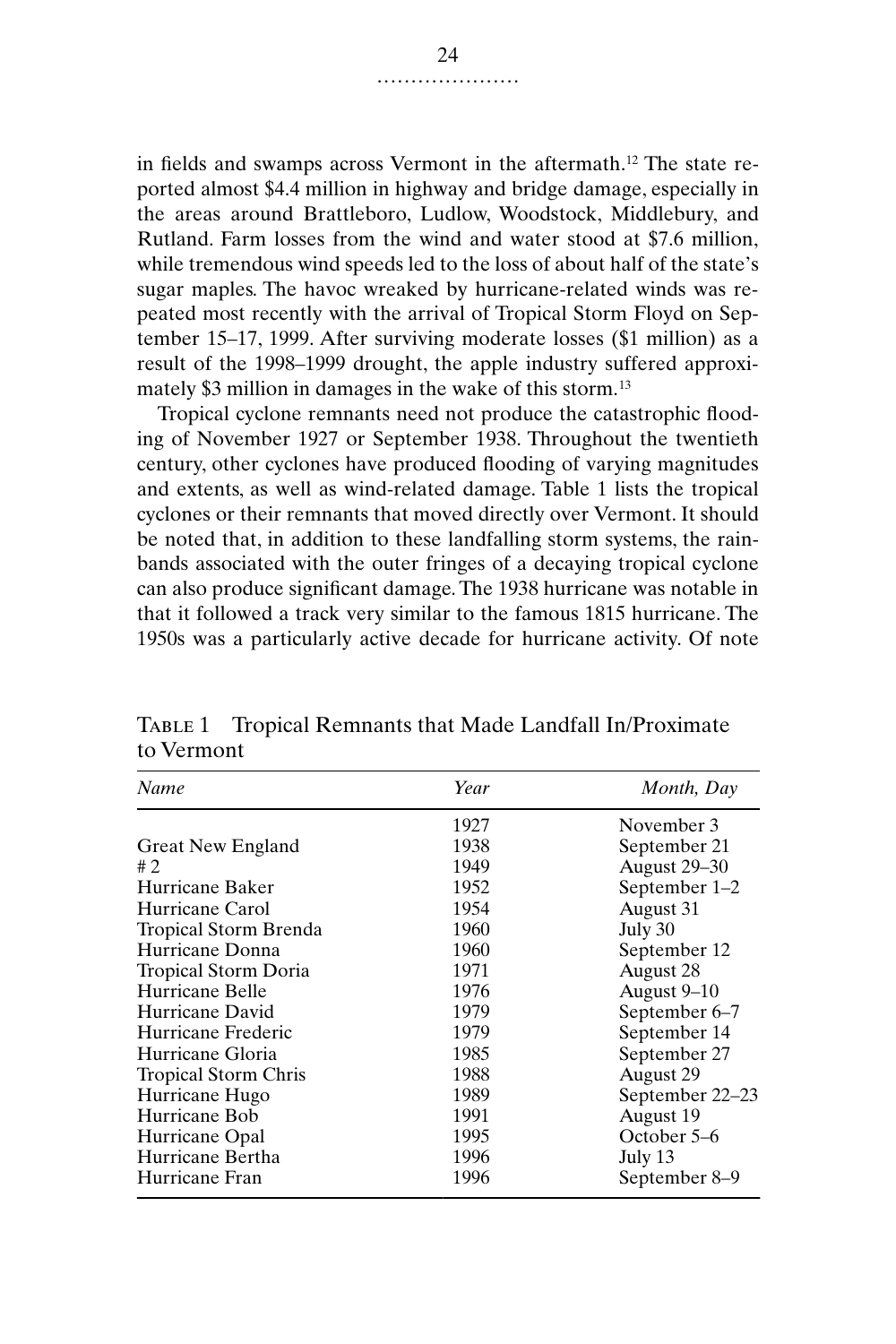were Hurricanes Edna and Hazel in 1954. Hazel tracked from the Carolinas all the way to the city of Toronto in Ontario, with wind gusts of over 70 mph and considerable tree losses in the Burlington area. In 1955, two category-3 hurricanes (Connie and Diane) affected New England. In 1960, the flooding from Tropical Storm Brenda was confined to the extreme southeast of Vermont, while Hurricane Donna six weeks later produced little flooding. In October 1962, Tropical Storm Daisy's remnants caused leaves to be stripped from trees, leading to clogged drains and urban flooding. The remainder of the 1960s was relatively quiescent. The next major event, Tropical Storm Doria's remnants arrived in August 1971, causing landslides, road washouts, and bridge damage in the southeast. In June 1972, the winds from Hurricane Agnes felled trees and caused utility failures, blocked roads, and other property damage.14

In the winter, flooding can occur due to rain on frozen ground, ice jams, and snowmelt. The depth of the snowpack and the rapidity of its ablation (melting) are important factors in determining the severity of snowmelt-related flooding. At times, rain on snow assists in the ablation of the snow by the transfer of latent heat. This happened in March 1936 when a snowpack with water equivalents of 2–10 inches covered much of the state, the ground was frozen, and the streams covered with ice. The ice jam flooding on the Winooski River that devastated Montpelier in March 1992 was caused by rainfall and snowmelt. Similarly, above-normal temperatures on April 1, 1998 combined with excessive snowmelt to produce flooding on Lake Champlain as it rose to over 100 feet. Flood stage on Lake Champlain in Burlington is 101.88 feet, while the lowest level on record is 92.04 feet.

Apart from ice jams and snowpack ablation, freezing rain and frozen ground conditions can also produce flooding scenarios. During the first week of January 1998, a series of freezing events affected southeastern Canada and northern New England, including Vermont. During this Great Ice Storm of '98, Grand Isle and Franklin counties were particularly hard hit. Record-breaking rainfall combined with snowmelt to produce flooding on January 8 along the Otter Creek in Rutland and the Black River in Coventry. Ice jams along the Sleepers River washed away a bridge. Electricity pylons collapsed under the weight of the accumulating ice, and extended power losses led to financial ones as milking operations were disrupted around the state. Forest health issues came to the fore as crown loss, bole breakage, and other injuries, all of which are consequential in their own right, became even moreso in the face of subsequent attacks by disease and insects. Only one fatality occurred in Vermont, as a resident of the town of Milton, who was critically injured on January 8, 1998, lost his final battle on May 22, 1999.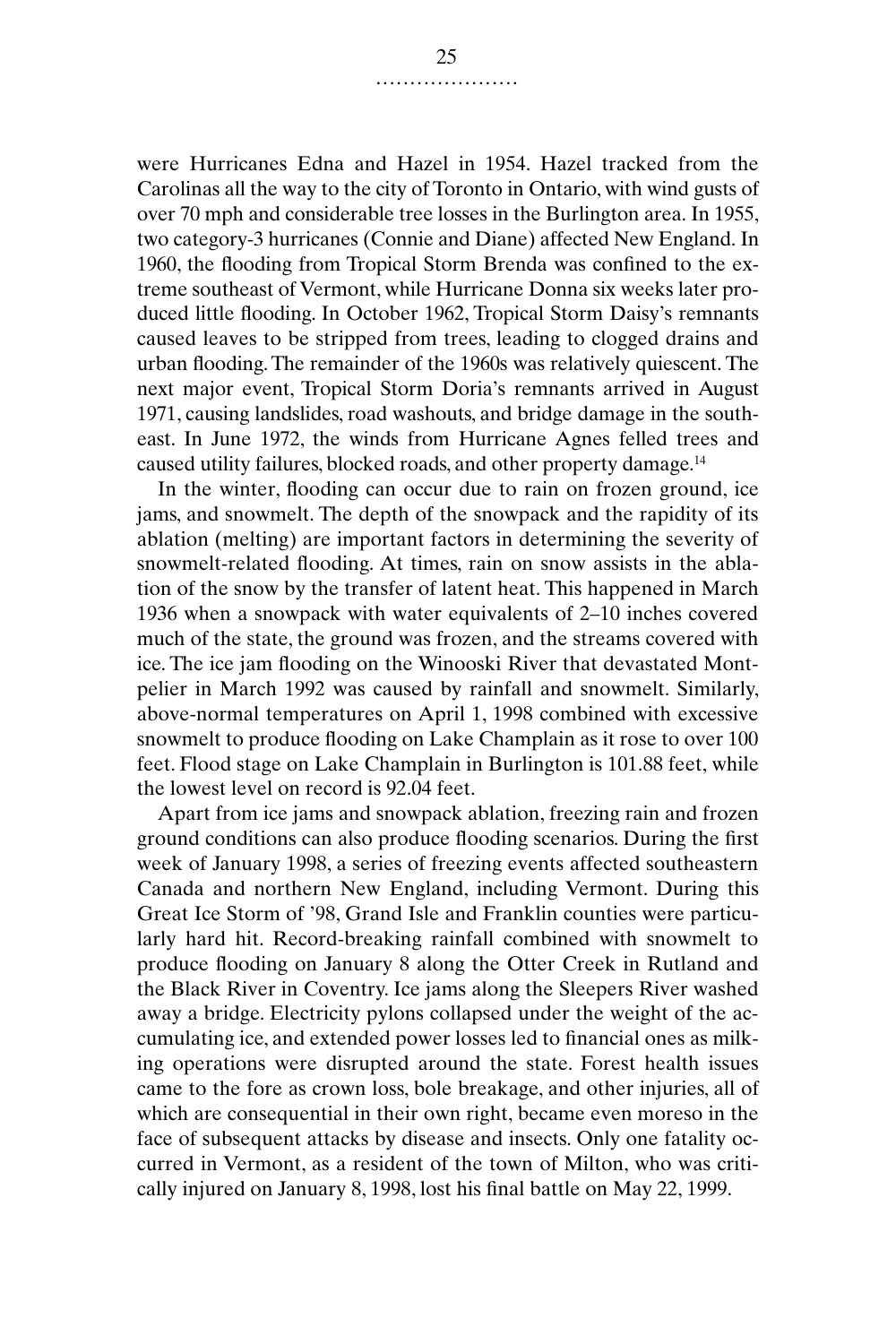Freezing rain and glaze conditions are inherent features of the climate in northern New England and occurred fairly frequently in the 1960s. These events resulted in school and business closings, tree injury, and hazardous travel. In December 1969, a multi-type event took place that is comparable in scope to the Great Ice Storm of 1998. This event began as a nor'easter on December 26–28, bringing 45 inches of new snow to Waitsfield and 1.5–3 feet elsewhere. Adding to a major snowstorm of a few days earlier, snow drifts ranged from 6–30 feet high, so that only snowmobiles were functional. As the precipitation changed to freezing rain in the Northeast Kingdom and the Connecticut River valley, forest injury and utility line damage became marked, leaving some customers without electricity for a week or more. Farmers lost thousands of gallons of milk as the lack of power translated into a lack of storage options or transportation opportunities.<sup>15</sup>

Thus, flooding in Vermont can occur during any season and produce a variety of geophysical and socioeconomic impacts. Flooding scenarios are often enhanced by the state's complex and rugged topography, antecedent moisture characteristics, and the tendency for flood-producing storms to stall or stagnate over preferred locations.

## A Note About Flash Flooding

In addition to the effects of flooding, we must also consider flash flooding. These rapid onset events often result from stagnant or slowmoving thunderstorms as well as from the passage of a series of thunderstorms over the same geographic area. Such high-intensity and often long-duration events produce copious amounts of precipitation in a short period of time. These precipitation amounts can quickly exceed bank-full stages along rivers and streams, trigger mass movements (such as landslides and mudslides), sweep away unattached structures (e.g. trailer parks), and carve new channels.

Urban development and recreation activities, antecedent soil conditions, and ground cover type exacerbate flash flooding. Vermont's steep V-shaped valleys help to constrain the flow, creating remarkable depths of flow at tremendous speeds. As far back as 1853, Zadock Thompson noted these topographic characteristics along the Winooski, Lamoille, and Missisquoi rivers, such that by default, roads could only be constructed along the open valley floors, making them susceptible to flooding damage.16 In the aftermath of the 1927 flood, Arthur F. Stone observed that, not only did the roadways, bridges, culverts, and other built features encroach on streams in these valleys, but the secondary growth and other vegetation that had replaced Vermont's primeval forests following clear cutting were inadequate to promote the infiltration and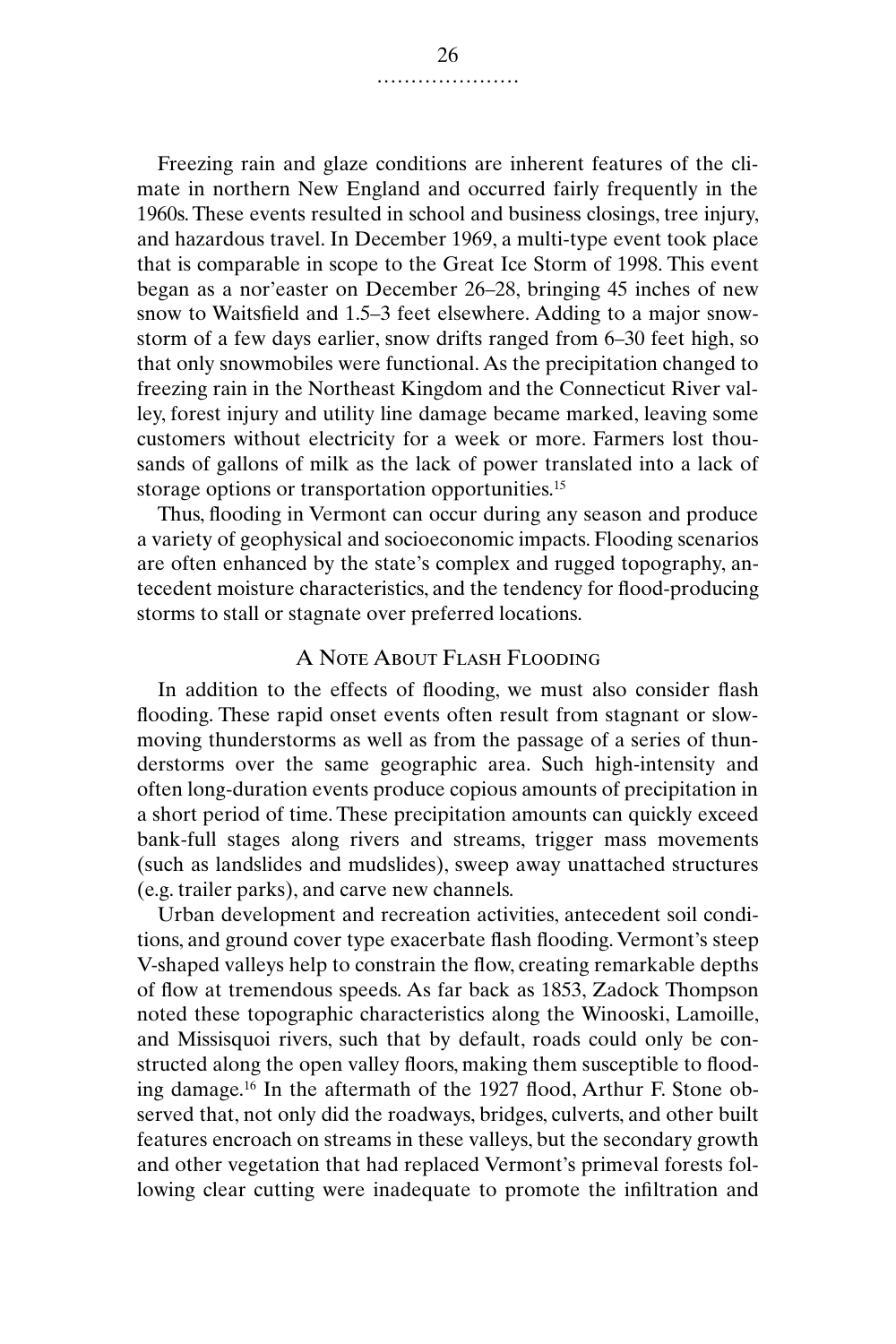percolation necessary to delay runoff.17 Today, over 70 percent of the state is now forested, but the encroachment of the built environment on streams and rivers still plays a crucial role in flooding episodes. This increasingly familiar scenario was repeated in late June 1998 (the third major flooding episode of that summer) when a stationary front stalled, allowing a series of thunderstorms to train across central Vermont. The already swollen rivers quickly overflowed onto adjacent roadways and developed urban spaces, leading to the evacuation of the towns of Lincoln and Bristol on July 2.

Timing can significantly affect the consequences of flash floods. Many of the frontal systems that affect northern Vermont are spawned at night. In addition to the difficulty of warning the vulnerable populations of the impending danger, many of these storms were enhanced by the steep slopes over which they passed. Examples include the Montgomery floods of July 15, 1997, as well as the northern Vermont flooding on 19 and 27 June, 1998.

#### **DROUGHTS**

In Vermont, there is a saying that one extreme follows another. This is especially true for the hydrological extremes of floods and droughts, and examples abound. Extraordinary heat and drought followed the yearlong snow and frost of 1816. Drought-like conditions that had been in place since at least April preceded the November 1927 flood. The September 1938 hurricane brought relief from the severe drought of the 1930s. More recently, flash flooding in the northern portions of the state in August followed the statewide drought in the spring and summer of 1995. The statewide flooding of June/July 1998 gave way to the drought of 1998/1999.

Very severe droughts are rare in Vermont. They tend to affect the entire state and span a number of years. Prior to the 2001–2002 episode, the droughts of the mid-1960s were the most severe and long-lasting ones to afflict the state in the last fifty years. The years 1963, 1964, and 1965 were the second, third, and fourth driest years since records began in 1895, while 2001 was the fifth driest. Less severe droughts are relatively common and more localized in extent.

As a drought progresses, various socioeconomic sectors are affected. The 1998–1999 drought caused problems for individuals, utilities, agriculture, tourism, and other economic sectors that depend on surface or subsurface water supplies. An estimated \$30 million in hay and pasture was lost statewide by the end of 1999. In the western counties of Addison, Chittenden, and Rutland, which were among the hardest hit, farmers suffered corn production losses estimated at \$2,249,520, \$29,586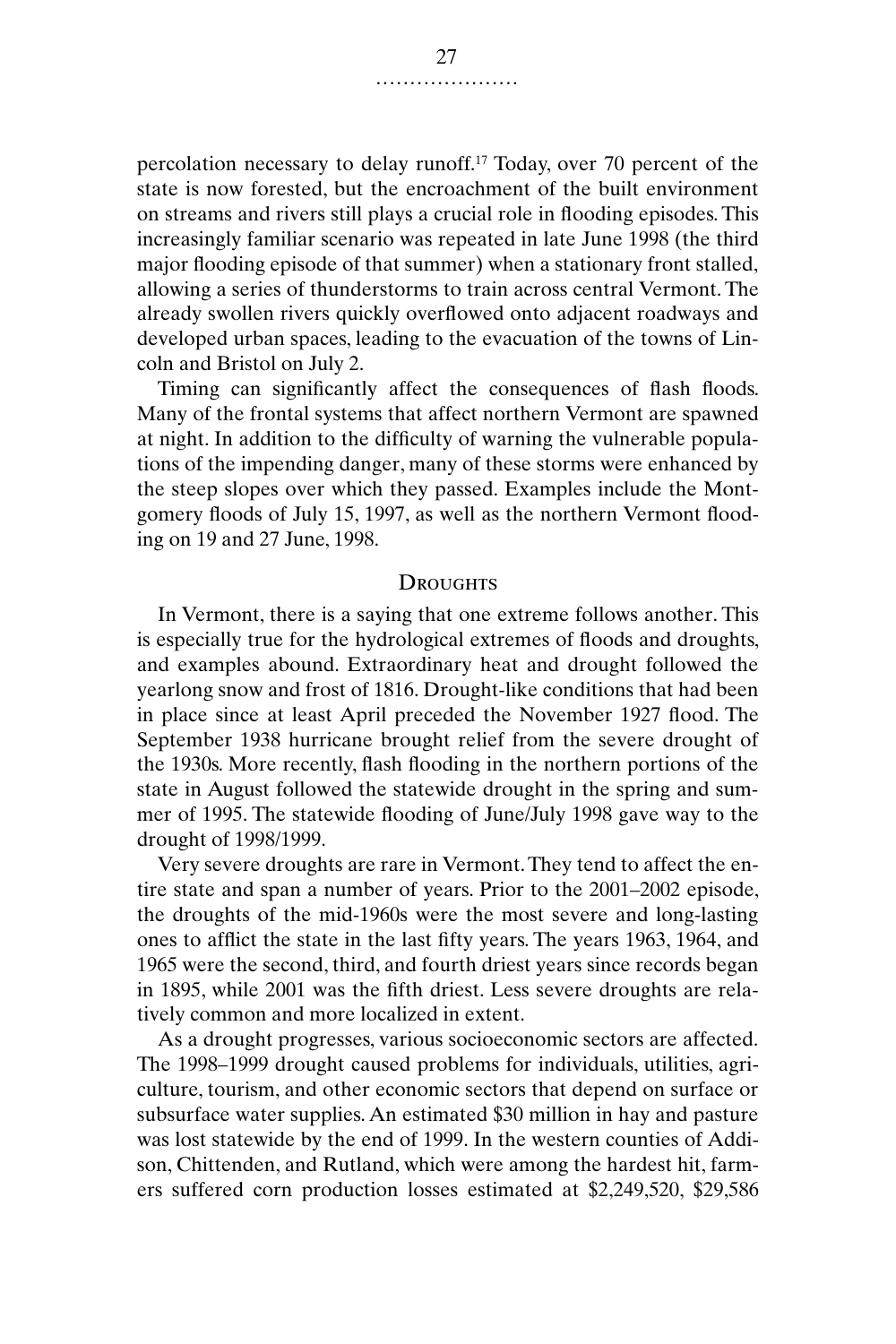and \$664,290 respectively.18 Christmas tree farms lost 50 to 100 percent of the seedlings or transplants set in 1999.19 Some crops and plants, however, benefited from the warm, dry conditions. These included berries and grapes, which grew larger and sweeter than normal, while hot weather crops such as tomatoes, cucumbers, and non-silage corn ripened early and in abundance.

It should be noted that the effects of a precipitation shortfall cascade through the landscape, affecting the surface soil moisture, streams, and groundwater in that order. The hydrologic impacts of a given drought become increasingly evident as an episode evolves. During the 1998– 1999 drought, record low streamflows and groundwater levels were observed at a number of U.S. Geological Survey (USGS) sites and wells across the state by the end of August 1999. While many individual drinking water wells also had run dry by this time, the water quality issues that were present during the 1994–1995 drought were absent. The summer of 1995 was a time of water conservation in many communities, while others, such as the towns of Newbury and Barre City, brought in water supplies by truck.<sup>20</sup> Such conservation measures were not required during the 1998–1999 event due to the timing of the water shortages and the reversal of the drought in the fall of 1999. Record low streamflows and dry wells were also a feature of the 2001–2002 drought, which when combined with the magnitude of the deficits, raises some concern for the nature of the recharge of the state's aquifers.

Across state forests, a total of 85,000 acres (34,425 ha) showed the effects of the 1998/1999 drought with such symptoms as leaf scorch, leaf yellowing, and early leaf color. Some deciduous trees began changing color by mid-August and the fall foliage color in the Northeast Kingdom was described as "subdued."21 Several species, such as red and sugar maple, are susceptible to drought, and leaf scorch was evident in urban trees across Chittenden County.

#### **THUNDERSTORMS**

A thunderstorm is a storm that contains thunder and lightning. According to the National Weather Service, Vermont and northern New York experience about twenty-five thunderstorm days annually. At times thunderstorms may be associated with wind gusts, torrential rainfall, and hail. A severe thunderstorm (defined by the National Weather Service as one with 3/4-inch hail and surface wind gusts of 50 knots) is also capable of producing flash floods and tornadoes. When thunderstorms form in a line along or ahead of a cold front, these are classified as a squall line. Thunderstorms that form in winter can be associated with snowfall, which some refer to as thundersnow. Each of the thun-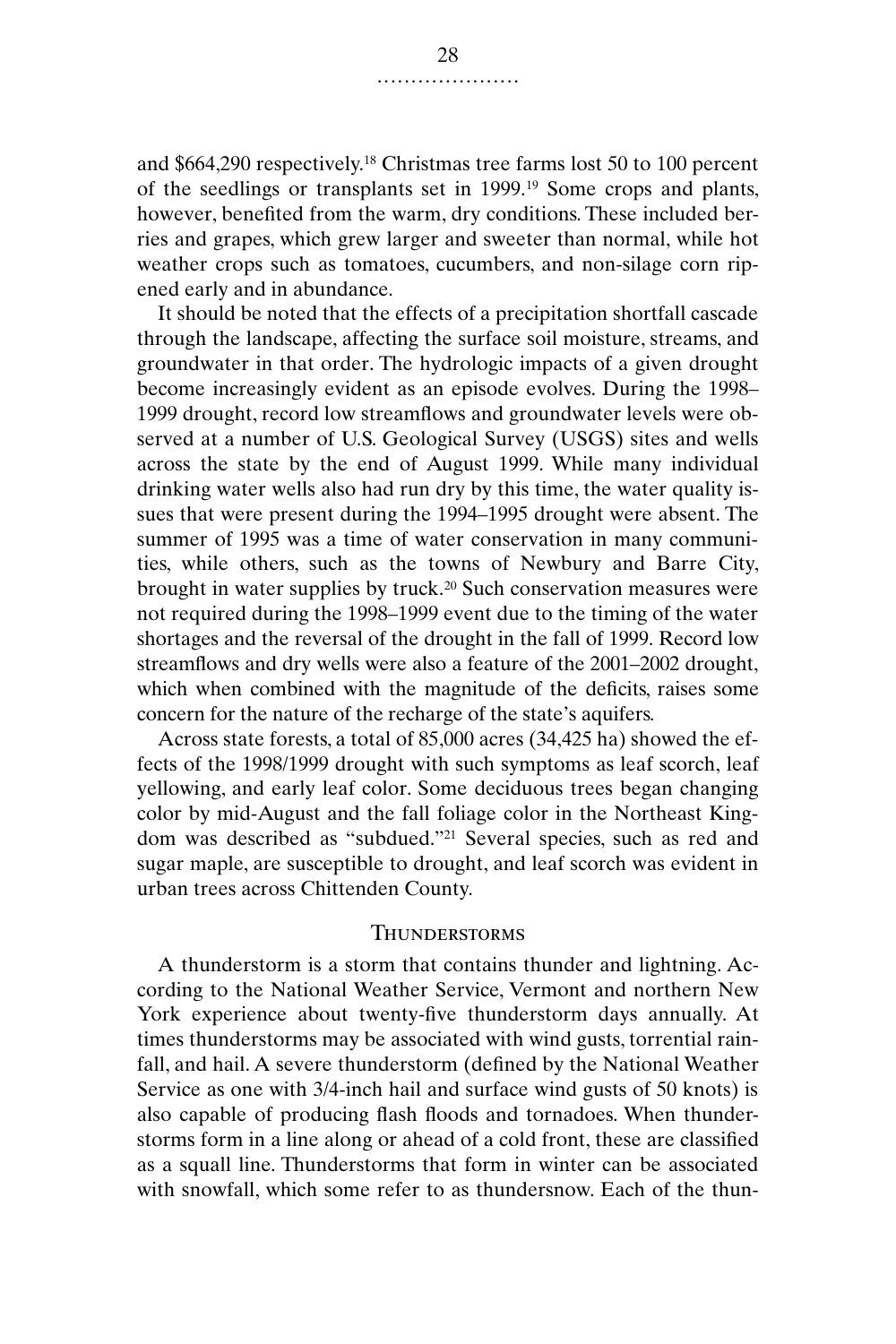derstorm-related events (lightning, strong wind, hail, flash flood, and tornadoes) is itself a natural hazard that can cause property and crop damage as well as loss of life. One of the most memorable thunderstorm outbreaks in Vermont occurred between May 21–31, 1968, when thunderstorms, lightning, hail, and high winds were observed across the state. Although Vermont escaped the \$133 million in flooding damage that occurred in New Jersey, this severe weather outbreak was beneficial in that it helped to reverse the drought that had gripped much of the northeast in the mid-1960s $22$ 

#### **TORNADOES**

One of the concomitant hazards of severe thunderstorms is the spawning of a tornado. Historically, tornadoes were reported in Rutland on September 19, 1787, and again on May 3, 1790. Since 1950, tornadoes have struck every county except Grand Isle, Caledonia, and Washington for an annual average of \$241,600 in damage in 1999 dollars.23 Many of these tornadoes tend to be weak (F0 or F1 on the Fujita Scale, used for ranking tornadoes based on the damage caused and their speed of rotation). Between 1960 and 1969 alone, one waterspout on Lake Champlain and ten tornadoes were observed across the state.

Tornado damage tends to be localized. Some recent examples include barn destruction in Cambridge and apple orchard demolition in Bennington on June 24, 1960; timber, tree, and farm silo damage in St. Albans on June 13, 1961; roof damage, twisting or uprooting of trees, and some electric power loss in southeastern Windsor County on July 9, 1962. On August 7, 1970 a tornado at St. Albans injured seven in a camp home and demolished buildings. A rare F2 tornado, observed in Colchester on August 8, 1983, packed winds of 59 mph recorded at the Burlington International Airport and unofficial winds of 80 mph. It capsized aircraft at the Champlain Airport and snapped trees 100 feet tall $24$ 

Tornadoes that form ahead of a cold front are often steered by southwesterly winds and move in a northeasterly direction. Those that hit Vermont are no exception. In some cases, tornadoes are not spotted, but rather inferred from the type and orientation of the resulting damage. Such cases occurred in Swanton on October 31, 1965 and near the Burlington International Airport on August 9, 1972, where a narrow path of destruction 0.1 mile long was reported.

Tornado sightings were frequent in the 1960s, less so during the 1970s, and rather rare in the 1990s, when only two were observed. Of these, the most recent occurred in Bennington County on May 31, 1998, producing \$630,000 in property damage and power outages that affected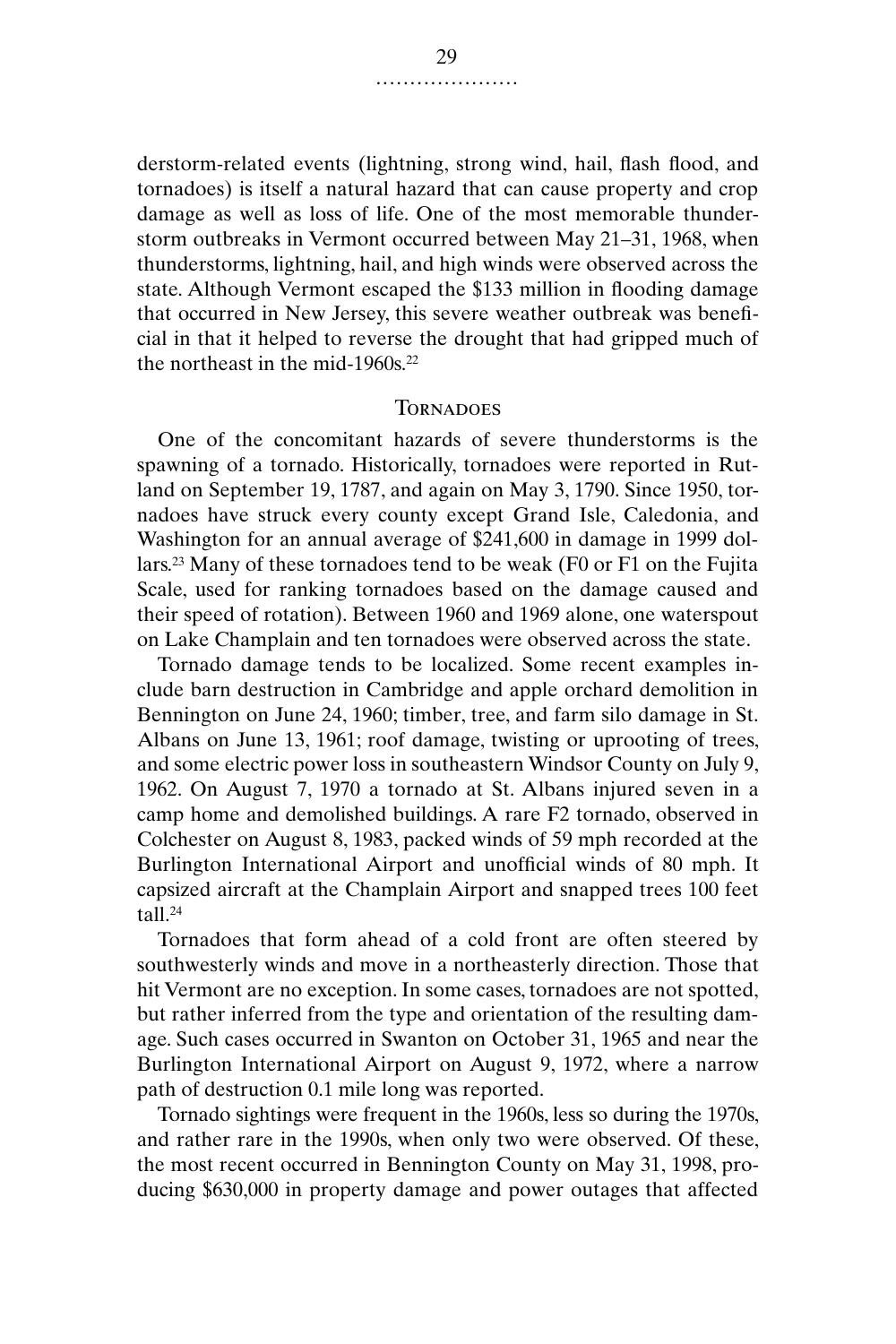about 8,000 customers for two to three days. Prior to that, the September 3, 1993 tornado that touched down in Orleans and Essex counties destroyed a Christmas tree farm as well as 70–80 acres in a maple orchard worth \$50,000.25

Tornado outbreaks refer to a family of tornadoes that tend to form along a squall line. Such outbreaks can either be spawned by the same thunderstorm or by several thunderstorms over a period of time (more than two hours) and an extended spatial extent (more than 100 km). One example of the former scenario occurred on May 20, 1962, when three tornadoes formed from the same thunderstorm cell in Franklin and Orleans counties. On July 9 of the same year, another cell spawned at least two more tornadoes in southeastern Windsor County. In the first case, a barn, silo, and new trailer home were destroyed and tree damage was observed on both occasions.26

#### $H$ AIL

The F2 tornado that swept across Bennington County on May 31, 1998 was accompanied by 1.75-inch diameter hail that produced \$20,000 in property damage. Like lightning, hail is a thunderstorm-related hazard that has produced significant property and crop damage through the years. Farmers have sometimes called hail the "white plague," because entire fields of crops can be destroyed in minutes.<sup>27</sup> Apples are one of the crops most susceptible to hail damage. As far back as July 15, 1799, accounts tell of devastating thunderstorms in the Connecticut towns of Lebanon, Bozrah, and Franklin, which destroyed not only apples but also apple trees due to heavy rains, winds, and hail as large as 7 inches in circumference.28 Hailstones destroyed entire apple orchards in May and June 1959, as well as on July 10, 1966 in southern Vermont and two days later in the counties of Addison, Rutland, and Bennington. On June 25, 1983 a three-minute hailstorm in Cornwall damaged over 500 acres of apple crops, causing growers to label it as the worst storm in ten years.29

Hailstones have flattened entire hay fields (e.g., the tornadic thunderstorm in Highgate Springs on June 13, 1961) as well as cornfields from Grand Isle to Morrisville on August 18, 1969. In addition, large acreages of potatoes were also lost in the towns of Albany and Craftsbury on July 21, 1964.30

On the same day as the hailstorm in Cornwall, another one, which produced 1-inch diameter stones, prematurely ended a hot air balloon event in Quechee, forcing balloonists to make emergency landings. Overall, hail damage to property in Vermont has been estimated to be on the order of \$111,000 between the beginning of 1993 and the end of March 2001.31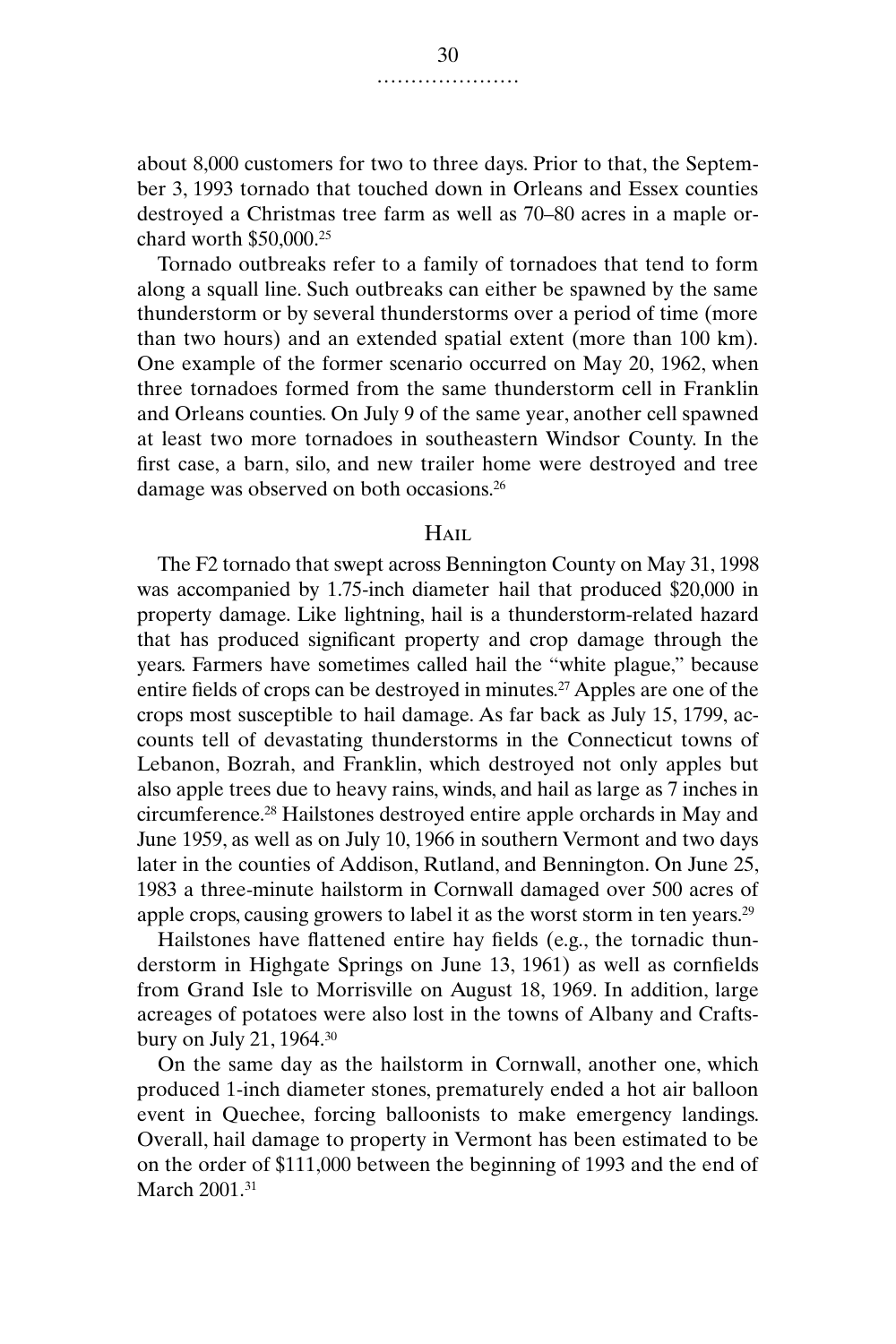#### LIGHTNING

Lightning is an electrical discharge within a cloud, between clouds, or from a cloud to the ground. While cloud-to-ground lightning only accounts for about 20 percent of all lightning strikes, this type has been the most detrimental to life and property across the state. Between January 1, 1993 and March 31, 2001, approximately \$1,611,000 in lightningrelated property damage occurred. Next to flooding, lightning strikes have accounted for a disproportionate share of hydrometeorologicalrelated fatalities in Vermont since the 1960s. At least nine people have died in lightning-related incidents. Others have sustained burns and other injuries. Dairy cows and other livestock have been killed; barns have burned down completely; and communications facilities have been impaired on a number of occasions including June 15, 1972 and July 21, 1983, when emergency services personnel were forced to use back-up supplies.<sup>32</sup>

June 18–24, 2001 was designated as National Lightning Awareness Week around the U.S. One of the most important messages of this campaign is that lightning not only strikes in conjunction with a thunderstorm, but away from it as well. This occurs when positive lightning originates in the cirriform anvil at the top of a thunderstorm. This type of lightning is particularly dangerous because it can strike up to 5–10 miles away from the storm, and its lengthy duration ignites forest fires more easily.33 The threat of forest fires is heightened when large amounts of debris accumulate under dry atmospheric conditions, as occurred when the drought of 1998–1999 followed the Ice Storm of January 1998.

#### **WINDS**

Damaging winds can occur at any time of the year, can gust to more than hurricane speeds (74 mph) and can be classified as one of three types. One category, Shirkshires, are gravity or fall winds that gain speed from being funneled through the Valley of Vermont, located in southwest Bennington County between the Green Mountains and the Taconics.34 During one such event in the county on March 12–13, 1962, wind gusts of up to 81 mph produced widespread, extensive damage. One of the rare wind-related fatalities occurred when a man who was trying to open a door against the wind went into heart seizure.35

Very strong winds are also associated with thunderstorms when downward moving air (called a downdraft) strikes the ground and moves out laterally to form a downburst. Downbursts are examples of straight-line winds that can exceed 100 mph and produce damage that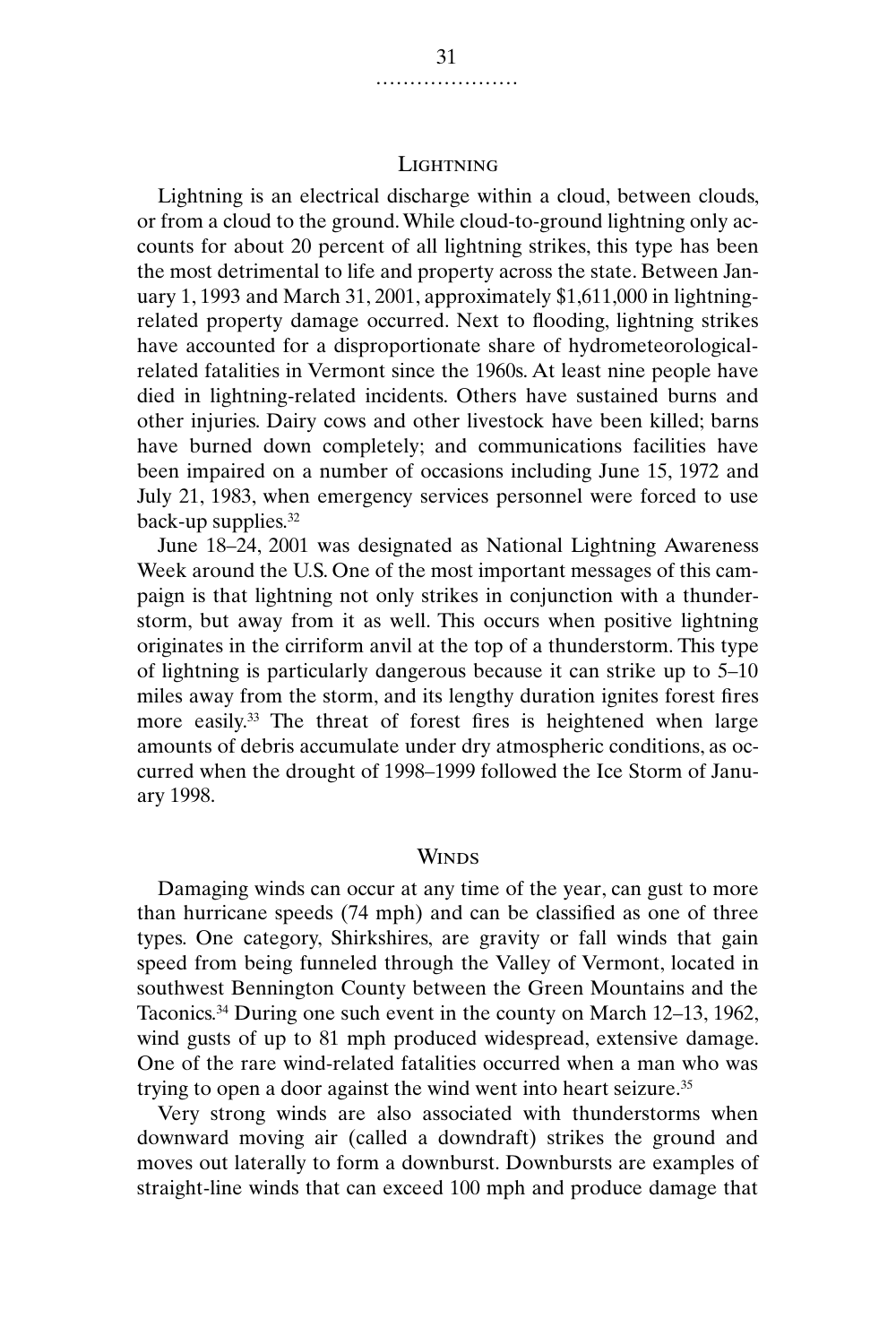is reminiscent of a tornado. Microbursts are downbursts of 4km or smaller in size, while macrobursts are larger than 4km. When microbursts reach the ground and continue moving outward, they become a gust front. Downbursts in combination with gust fronts have caused tree damage, flattened crops, and downed power lines. Often, these damaging winds occur along with other hazards, such as hail.

During the winter, strong winds can accompany snowstorms, blizzards, and icing events. On April 3–7, 1975, during the worst storm of the 1974–1975 season, record snowfall that was heavy and wet combined with very strong winds to damage trees and take down power lines. Statewide, high winds and glaze on February 15, 1967 broke glass panes, communications antennae, and signs, and took down trees.<sup>36</sup>

One atmospheric pattern that is conducive to windstorms occurs in advance of a cold front when the associated low pressure system is moving to the north and west of Vermont. At the same time, high pressure exists over the Canadian Maritimes. As air moves from the area of high pressure to the area of low pressure, the strength of the resulting wind usually depends on the gradient (or difference in pressure values between the two). Vermont's complex topography is conducive to creating downslope winds and/or strong winds that have been funneled through narrow mountain passes. On January 27, 1996 windstorms of this sort produced air flow of 95 mph at Cambridge, damaging a school roof; 68 mph winds at Jericho, also resulting in roof damage and; 67 mph at Waltham.<sup>37</sup>

#### Winter Storms

Despite such tongue-in-cheek comments as "Vermont has only two seasons: winter and July,"38 snowfall in its many varieties, sources, and durations has been both a boon and a bane to the state. Winter sports industries (especially skiing) and various components of the agricultural sector definitely reap benefits from this form of precipitation, although not without several caveats. A number of systems or scenarios produce snowfall, including lake-effect and lake-enhanced snows off Lake Champlain, mountain-induced events, nor'easters and blizzards, and frontal events. For a winter storm to develop, three key ingredients need to be in place. The first is moisture so that clouds and precipitation can form. Secondly, this moist air must be uplifted in some way so that condensation can initiate the cloud formation. Such uplift is provided by warm and cold fronts, as well as by topographic barriers such as mountains. Third, cold air must be present between the clouds and the ground to ensure that the precipitation falls as either snow or ice.

Just as Lake Champlain produces a moderating effect on the temper-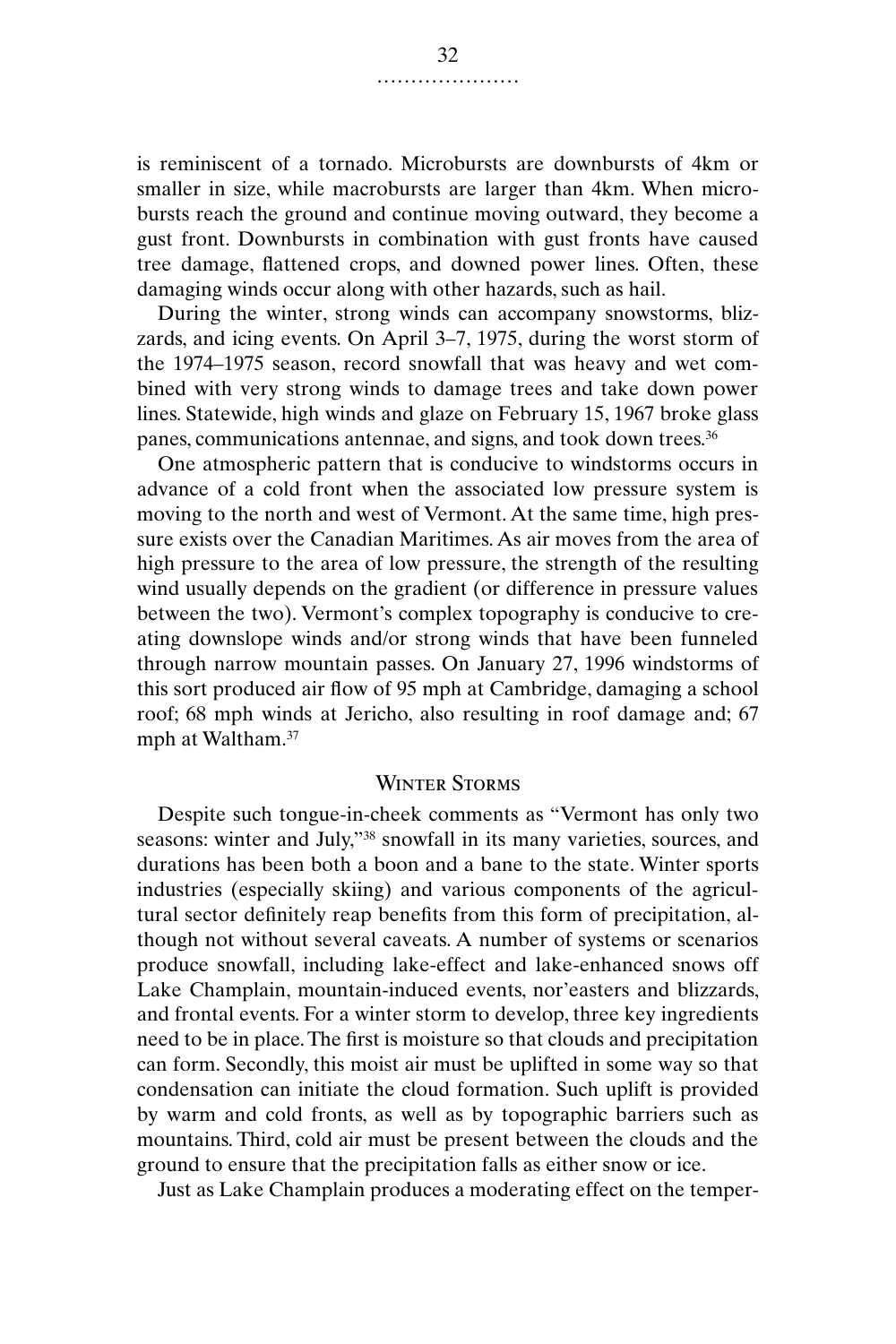atures of the Champlain Valley so that the growing season there is longer than in other parts of the state, so too it influences snowfall. Alexander Tardy has found that most of the time, the lake's influence is limited to low clouds and flurries once an Arctic airmass has moved through.39 At the other end of the spectrum, however, snowstorms on Lake Champlain can reduce visibility to zero and produce over 12 inches of snowfall.

Nor'easters (also called northeasters) are intense low-pressure systems that develop or intensify along the North American eastern seaboard between December and March. Moving northeastward along the coast, these systems are accompanied by very strong winds, heavy snowfall, and at times, sleet. The nor'easter of December 26–28, 1969 produced 1.5–3 feet of snow statewide and 45 inches at Waitsfield. The state was declared a disaster area. Snowdrifts were 6–30 feet high, halting all traffic except by snowmobile. Forests and utility lines were devastated, while roofs collapsed in both urban and rural areas. Power outages on dairy farms led to the disposal of thousands of gallons of milk, due to a lack of transportation or storage.40 This situation would be repeated twenty-nine years later during the ice storm of January 1998, when such losses contributed to the statewide total of \$5.8 million in property damage. More recently, the winter of 2000–2001 was marked by four nor'easters between December 31 and March 31. Although the financial losses did not approach the 1969 storm, the later nor'easters in the 2000–2001 season set new snowfall records (e.g., 22.9 inches at Burlington on March 5–6), with the wet, heavy snow breaking branches and leading to telephone and power outages.

Blizzards are common occurrences in Vermont. True blizzards are dry, powdery snow events that are accompanied by low temperatures and strong winds (34.5 miles per hour or 15.3 metres per second) that can reduce visibility to a few metres. The Great Blizzard of March 1888 was actually preceded by a blizzard on January 25–26. Roads were blocked and businesses closed in Strafford for three days, while ten trains were stranded between Shelburne and Charlotte by huge drifts. Peak winds of 47 mph and 42 mph were recorded at Brattleboro and Northfield respectively. This storm would be followed by the unforgettable Blizzard of March 1888 during which deep snowfall, extreme temperatures, and gale force winds converged. Snowfall totals exceeded 40 inches over much of the southern counties, while at Danville, only 12 inches of snow was measured. The temperatures dipped as low as  $6^{\circ}F^{41}$ 

In the twentieth century, one of the worst blizzards in the state's history occurred on December 29–31, 1962. Gale-force winds accompanied the 2–30 inches of snow that fell over the thirty-six-hour period,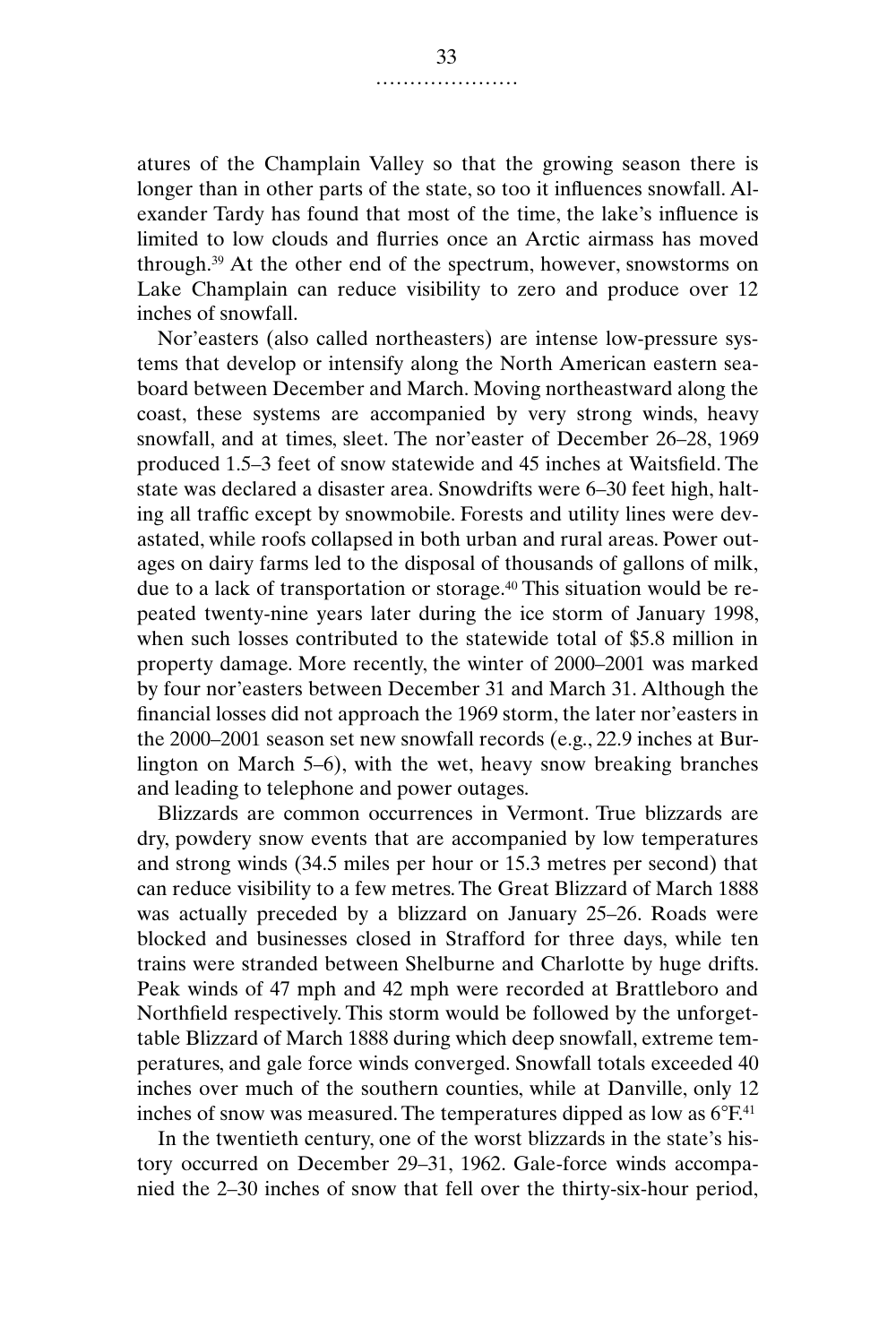clogging highways and slowing air and rail transportation. The high winds and bitter cold led to a number of frostbite reports and froze water pipes around the state. Stores, offices, schools, and even ski operations closed, in some cases all week. Transportation hindrances would also be a by-product of the Blizzard of 1993, another memorable event. Property losses from this storm totaled over \$500,000 including a barn that collapsed in Craftsbury and statewide power outages that affected nearly 3,000 customers. In terms of its broad geographical extent, the Blizzard of 1993 rivals the Great mid-February snowstorm of 1958, the Great Snowstorm of January 1831, the Cold Storm of January 1857, and the Eastern Blizzard of 1899.42

Apart from these memorable storms, a few additional observations are notable. As mentioned above, one extreme frequently follows another. For example, the September 1999–January 1, 2000 period was the least snowy on record at Burlington, while April 2000 became the second snowiest April on record. Another observation revolves around the fact that, during some winters (e.g., April 1967), snow squalls associated with thunder are especially common. In other years, large snowfalls in October or November have led some ski resorts to open early, as was the case in November 1965 and 1968. In the latter year, 10–20 inches of snowfall on November 7 and 8 precipitated early openings, but the addition of two feet of snow on November 10 forced the closure of roads like State Route 9. Several thousand skiers were marooned with insufficient food and accommodations.<sup>43</sup>

The transportation sector frequently bears the brunt of severe winter weather. In the modern era, no mode has been spared. Repeated snowstorms in January and February 1960 led to the closure of Lake Champlain on February 14. Occasionally, heavy snow makes for difficult clearing and removal, at times stranding motorists who have abandoned their automobiles. Holiday air travel has also been disrupted.

The winters of 1968–1969 to 1971–1972 were the snowiest on record dating back to the 1800s. At Burlington, the previous snowfall record of 132 inches was set in 1886–1887. The final total for the 1970–1971 winter was 145.4 inches.<sup>44</sup> The 122.5 inches received during the 2000–2001 winter exceeds the 1968–1969 (96.3 inches), 1969–1970 (104.6 inches) and 1971–1972 (108.9 inches) seasons. Prior to the 1970–1971 season, the 1965–1966 season held the record for the highest snow total in the twentieth century at 111.7 inches. It is significant to note that this latter record occurred at a time when much of the state was locked in a multiyear drought. During these especially snowy winters repair personnel and line crews used snowmobiles and snowshoes as a mode of transport. New snow removal equipment also debuted during this time and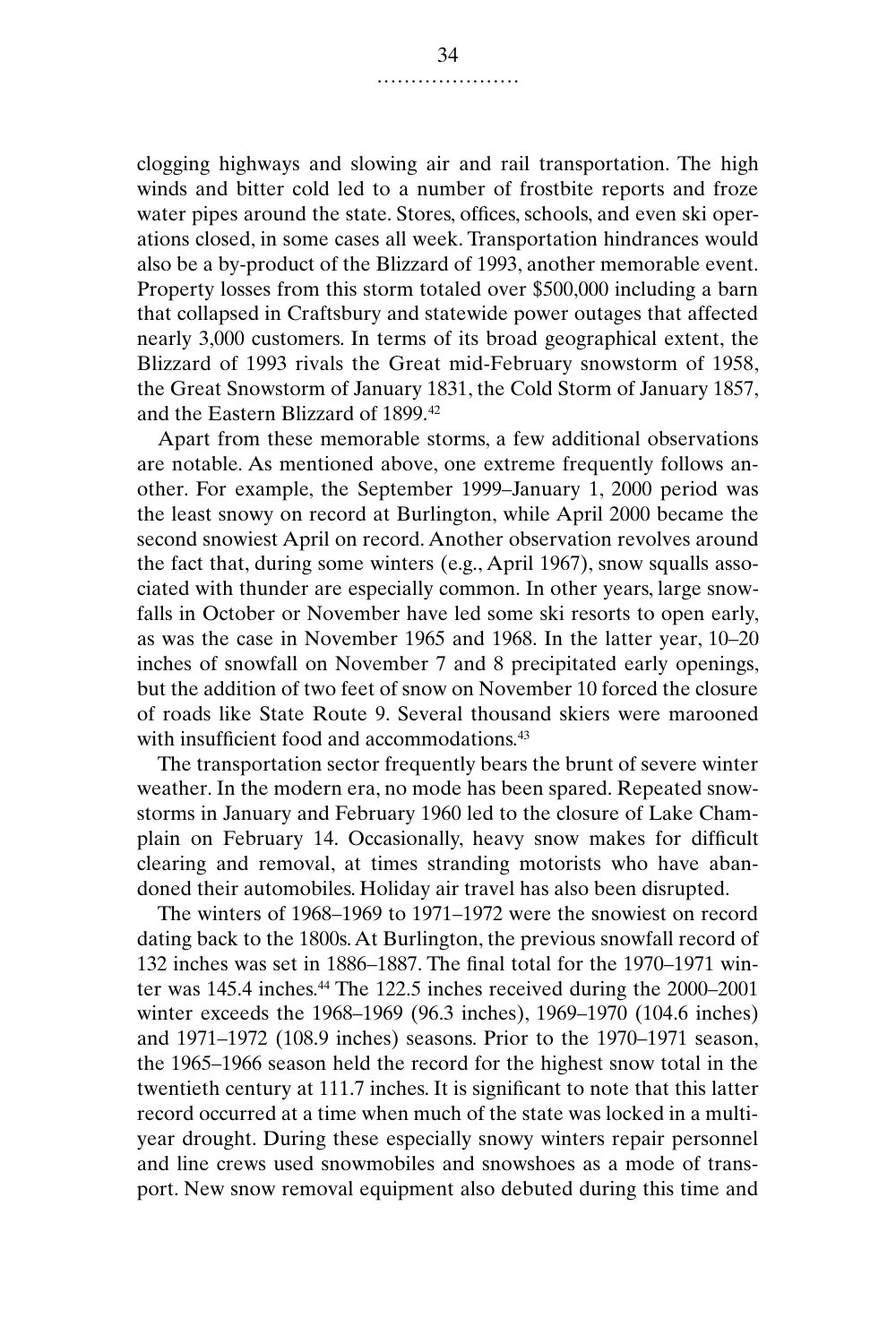annual budgets for winter maintenance were accordingly adjusted to better handle snow removal in the post-1970 era.<sup>45</sup>

During particularly snowy winters, the threat of snowmelt-related flooding in March or April is heightened. By late March 1971, the water content in the snowpack was twice the normal value in some areas. In addition, some rivers were at 160 percent and 185 percent of their normal discharges. Under those conditions, officials predicted that only 1.9 inches of rain would be needed to produce a flash flood.46

In addition to winter recreation, another economic sector that is heavily dependent on snowfall is the sugar maple industry. A blanket of snow during the winter protects the roots of these trees, making it easier for them to extract soil water when temperatures rise and the sap begins to flow. The latter occurs when the internal tree temperature rises above freezing, which corresponds to air temperatures of 35°–40°F. Even though the 2000–2001 winter season provided excellent root cover, the thermal factor was absent, as has been observed over the last four to five winters.<sup>47</sup> Along with the 1987 maple syrup season, the 275,000 gallons produced in 2001 ranked as the second lowest production total since records began in 1916. The 1970–1971 record-breaking snow season yielded the lowest maple syrup totals (240,000 gallons) on record.<sup>48</sup> Table 2 shows the vagaries of maple syrup production over the last eight years. The 1998 figure reflects the aftermath of that year's ice storm.

### Temperature Extremes

Climatologists use a thirty-year period to compute statistics of the mean temperatures, precipitation, and other parameters for a given re-

| Year | Total<br>(thousands of gallons) |  |
|------|---------------------------------|--|
| 1994 | 435                             |  |
| 1995 | 365                             |  |
| 1996 | 550                             |  |
| 1997 | 395                             |  |
| 1998 | 360                             |  |
| 1999 | 370                             |  |
| 2000 | 460                             |  |
| 2001 | 275                             |  |

Table 2 Maple Syrup Production in Vermont, 1994–2000

Source: Vermont Department of Agriculture, Food & Markets.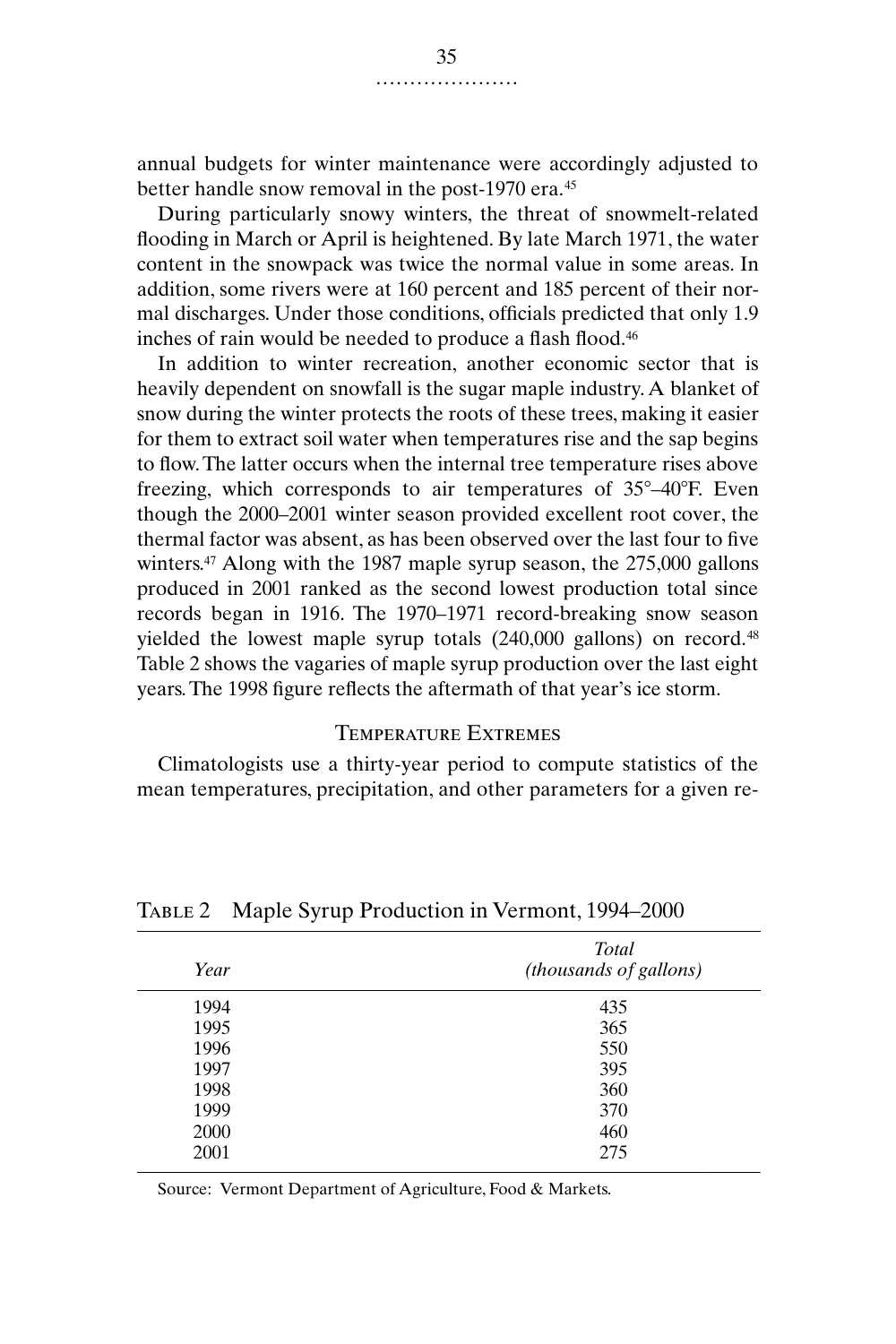gion. One of the noteworthy characteristics of Vermont's climate is the tendency to stray above or below these expected values, a statement that was as true in 1922 as it is today.<sup>49</sup>

Extremes in temperature and the seasonality of these extremes are important to both individuals as well as economic activities. During the summer, both extreme cold and extreme heat can be observed. The former is associated with frost, which can be detrimental during the growing season. Extremely high temperatures can occur when a highpressure system (under which air is descending towards the earth's surface) develops and intensifies over the state. Under such conditions, the potential for a heat wave exists. A heat wave is a period of three or more consecutive days during which the diurnal maximum temperature meets or exceeds 90°F. In Burlington, the average number of days per year with above 90°F temperatures is six. In 1999, a drought year, this figure climbed to nineteen. Extreme maximum temperatures are often observed during drought years, and in many cases, the records that are broken were long standing and set during previous droughts. It should be noted that a heat wave can be either a boon or a bane depending upon the time of year and the antecedent conditions. For example, the hot conditions of August 1996 followed a cool, wet summer, thereby providing an extra boost for plants.

In the fall, both abrupt cold snaps and record warmth can be observed, where the latter tends to be associated with southerly flow. Similarly in winter, both extreme cold and record warm conditions occur. The winter of 1933–1934 was particularly cold and the lowest temperature ever recorded for the state  $(-50^{\circ}F)$  occurred at Bloomfield on December 30, 1933. Prior to this, extreme cold temperatures were widespread on January 4 and December 18, 1835, with  $-40^{\circ}$ F at Montpelier and White River,  $-38^{\circ}\text{F}$  at Bradford,  $-30^{\circ}\text{F}$  at Rutland and  $-26^{\circ}\text{F}$  at Burlington.<sup>50</sup>

Following the winter of 1933–1934, more than 20 percent of the apple trees in Vermont were eliminated, although this figure was less than 2 percent for the Macintosh variety. Temperature is a very important variable in promoting apple growth. The dwarf trees introduced in the 1860s lacked the winter hardiness needed to be truly viable in Vermont. In 1868, the first Macintosh tree, a transplant from Ontario, was planted in Newport. The severe winter of 1917–1918 destroyed almost all of the Baldwin and other strains. Only the Macintosh variety survived, and it remains the dominant strain grown today.<sup>51</sup> In 2001, temperature fluctuations in the spring produced a different loss. Daily maxima of at least 90°F followed by minima on the order of 20°F accelerated the flowering of the apple blossoms, which were then killed by the low nighttime temperatures.52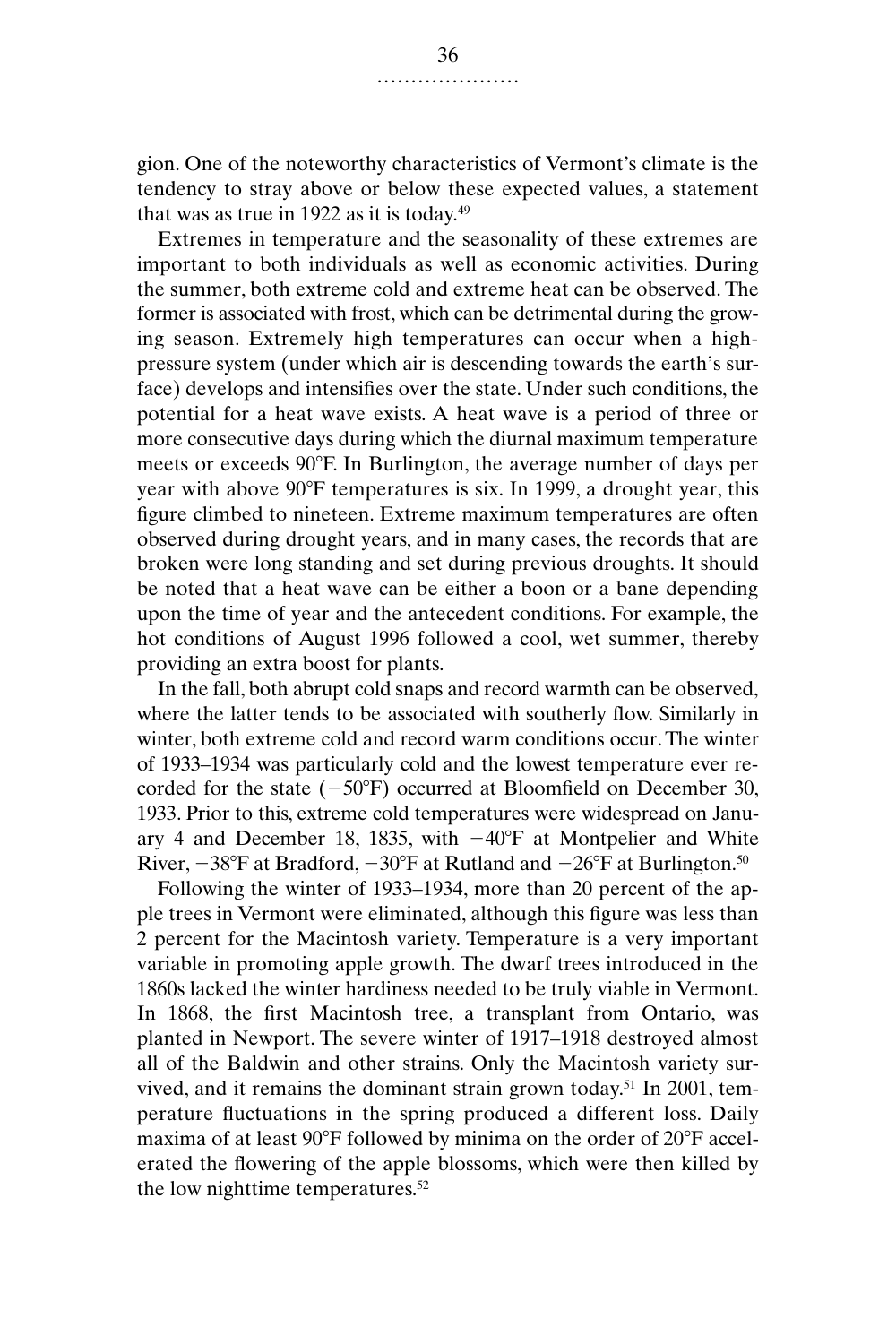One of the most prolonged cold episodes lasted from January 18 to February 3, 1969. Diurnal maxima were below 0°F. Water mains and other connections froze and burst in record numbers across the state. Since then, extreme cold has been recorded in February 1993 and again on January 19, 1997. In both cases, cold dense air moving out from an Arctic high pressure system caused temperatures to plummet. Daytime highs in 1993 were 10°F, while the minima were  $-5^{\circ}$ F.53

An interesting pattern is that these cold episodes tend to follow (and sometimes precede) severe snowstorms. In some cases, cold dense, subsiding air in high pressure systems quickly follows the passage of cold fronts that are associated with a given winter storm. In others, cold waves (surges of cold air), which originate over Hudson Bay, move across northern Vermont fairly frequently in the winter.<sup>54</sup> Examples include one of the state's worst blizzards on December 29–31, 1962, near blizzard conditions on January 30–31, 1966, the 8–18 inches of heavy, wet, clinging snow received on November 14–15, 1972, and the Great Ice Storm of 1998.

The variability in temperature extremes would not be complete without mentioning 1816, "the year without a summer." In April 1815, Mt. Tambora on the Sumbawa Island of Indonesia erupted, spewing 150 km<sup>3</sup> of ash into the air that reached well into the stratosphere at a height of about 28 miles (44 km). The dust and aerosols thus produced and dispersed affected global climate for up to two years. The northern hemisphere, especially New England and Europe, were particularly affected, and accounts of the hardships suffered were preserved by farmers such as James Winchester and Benjamin Harrison of Bennington. The severe winter of 1815–1816 gave way to a warm, dry April that turned into a backward spring, a cold, snowy summer, and an early fall. The month of May was dry and cold and although the start of June promised warmth (90°F on June 5), the series of cold spells that would keep Vermont and much of New England in their grip through September and onwards arrived on June 6. As the maximum temperatures dropped to 40°F, snow began. Snowfall continued through June 8 with accumulations of 12 inches at Montpelier and 18 inches at Cabot, accompanied by severe frost that froze standing water and killed all but the hardiest crops, such as oats.<sup>55</sup>

Dry, windy conditions continued into July and August. Although rain fell in other parts of New England, Vermont received no relief. Some enterprising farmers built bonfires around their cornfields and salvaged some of the crop. On August 21, a killing frost decimated more potato, corn, and bean crops. The cold drought continued into September, accompanied by forest fires. Staples were destroyed. Livestock starved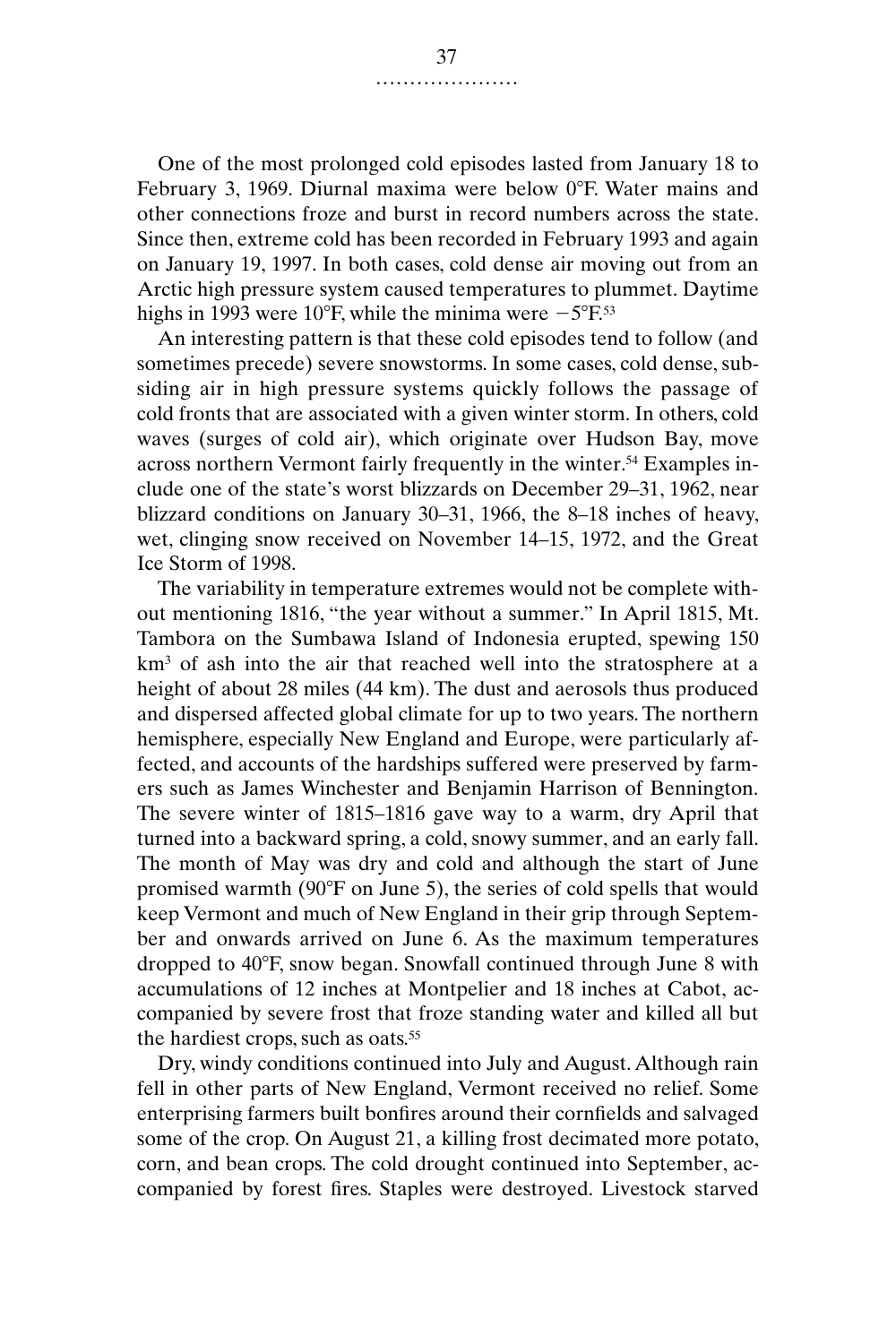due to lack of forage and later due to lack of hay in the winter. Money was scarce and it was difficult to import food due to the condition of the roads. The years 1816–1817 were marked by famine, but 1816 will remain infamous for the phrase, "eighteen hundred and froze to death."56 Thus tested, many people emigrated from Vermont and New England in the wake of the year without a summer.

#### **CONCLUSION**

The human and physical landscapes of Vermont have been and continue to be shaped by the vagaries of our weather and climate. The manifestations of certain events (e.g., shirkshires) are native to the state and occur as a function of the state's complex topography. In turn, the topography has dictated to some extent the way in which infrastructure (in particular, roads) has developed, thereby setting the stage for vulnerability to flooding. Many of the most devastating floods, droughts, winter storms, and temperature extremes have been related to regional, and at times, hemispheric patterns and changes. Atmospheric fluctuations have long fascinated human beings and repeatedly proven a number of Vermont weather truisms such as "when the mountain roars, close your doors." Given the cyclical nature of hazards and the inherent variability of the climatic system, perhaps we should remember that for Vermont, it is normal to be abnormal.

#### **NOTES**

<sup>1</sup> Ira Allen, *The Natural and Political History of the State of Vermont* [1798] (Rutland, Vt: Charles E. Tuttle Company, 1969), 63.

<sup>2</sup> Zadock Thompson, *Natural History of Vermont, with Numerous Engravings and an Appendix* (Burlington, Vt: Zadock Thompson, Stacy & Jameson printers, 1853); Hiram A. Cutting, *Lectures on Milk, Fertilizations, Birds, Insects, Forestry, How to Foretell Storms, etc.,* (Montpelier, Vt: Watchman Journal Press, 1884); F. E. Hartwell, "The Climate and Weather of Vermont," *The Vermonter-The State Magazine* 27, no.9 (1922):211–214; Arthur Stone, *The Vermont of Today with Its Historical Background, Attractions and People* (New York, NY: Lewis Historical Publishing Company, Inc., 1929); David M. Ludlum, *The Vermont Weather Book,* [1985] 2nd ed. (Montpelier, Vt: Vermont Historical Society, 1996).

<sup>3</sup> Hartwell, "Climate and Weather of Vermont": 212.

<sup>4</sup> Ludlum, *Vermont Weather Book.*

<sup>5</sup> ESIG, *Extreme Weather Sourcebook 2001* [book on-line]. Accessed 13 June 2001. Available from http://www.esig.ucar.edu/sourcebook/index.html.

<sup>6</sup> Stone, *Vermont of Today,* 160–161.

<sup>7</sup> Thompson, *Natural History of Vermont,* 13

<sup>8</sup> Stone, *Vermont of Today,* 163.

<sup>9</sup> Report of Advisory Committee of Engineers on Flood Control, *Journal of The House of the State of Vermont, Biennial Session* (Montpelier, Vt: Capital City Press Printers, 1929), 40.

<sup>10</sup> Gregory Sanford, 1 June 2001.

<sup>11</sup> Vermont Agency of Natural Resources, *Options for State Flood Control Policies and a Flood Control Program* (Waterbury, Vt: Department of Environmental Conservation, Water Quality Division, 1999).

<sup>12</sup> Kendall Wild, "New England's '38 Hurricane Left a Trail of Ruin in Vt.," *The Sunday Rutland Herald and the Sunday Times Argus,* 18 September 1988, Section E.